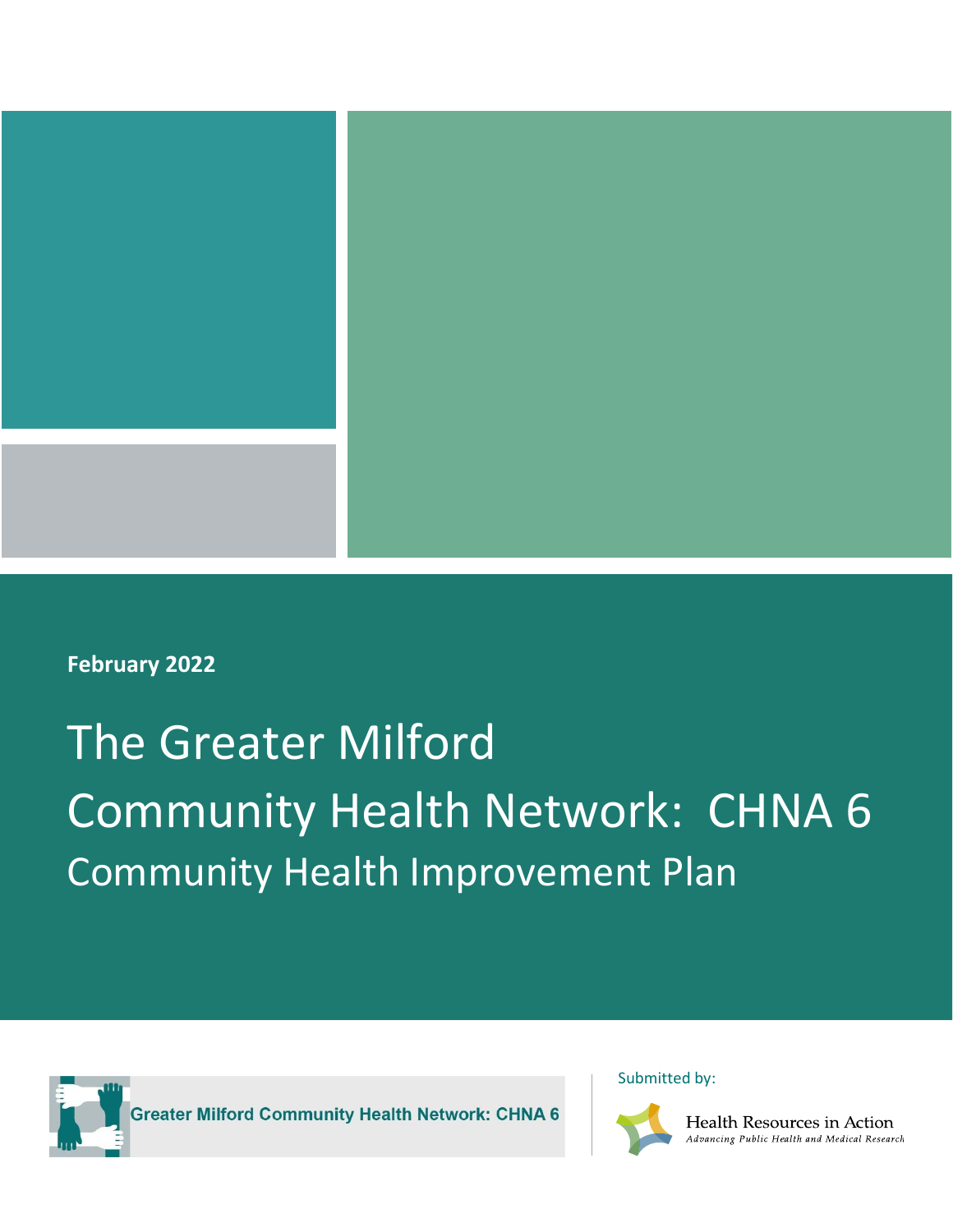# **Table of Contents**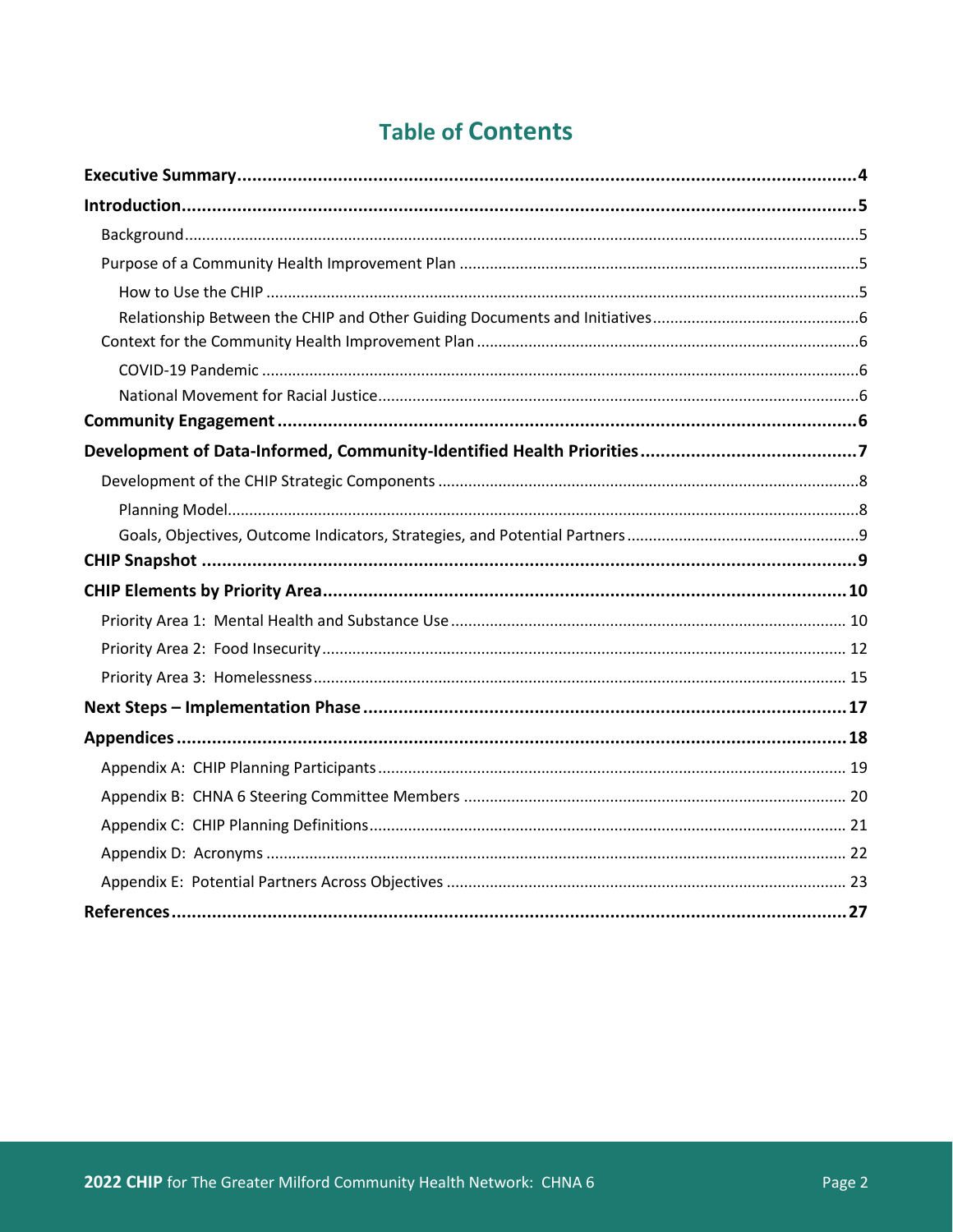

Dear Greater Milford Community,

We are pleased to present the 2022 Greater Milford Community Health Improvement Plan (CHIP), produced by the Greater Milford Community Health Network: CHNA 6. The CHIP is the culmination of a rigorous five-month process beginning in the fall of 2021 with the first community meeting of CHNA 6 to prioritize key findings of the 2021 Community Health Needs Assessment.

Together we identified three priorities to focus our collective efforts: Mental Health and Substance Use; Food Insecurity; and Homelessness. We also identified a central focus of health equity as a crosscutting topic that impacts all of these areas. Each priority has a series of objectives, accompanied by metrics and actionable strategies, which provide achievable health improvement for the greater Milford region. We urge residents, municipalities, businesses and nonprofit organizations to review the goals, objectives and strategies outlined in this plan to determine how we can work together to support these efforts and improve the health and wellbeing of all those who work and live in the Greater Milford region.

We are grateful to the steering committee and work group members listed in the appendix who contributed many hours of time to create this plan. That this effort took place during the COVID-19 pandemic requires special mention, and we wish to express our sincerest appreciation to everyone who contributed their thoughtful input. Finally, we want to thank Health Resources in Action for leading us through this effort. Their patient guidance, content expertise, and group facilitation kept us engaged, focused and mindful of equity through the process.

We look forward to partnering with you in this collective work over the next three years.

Sincerely,

Rebecca Donham, Chair Marcel Descheneaux, Vice Chair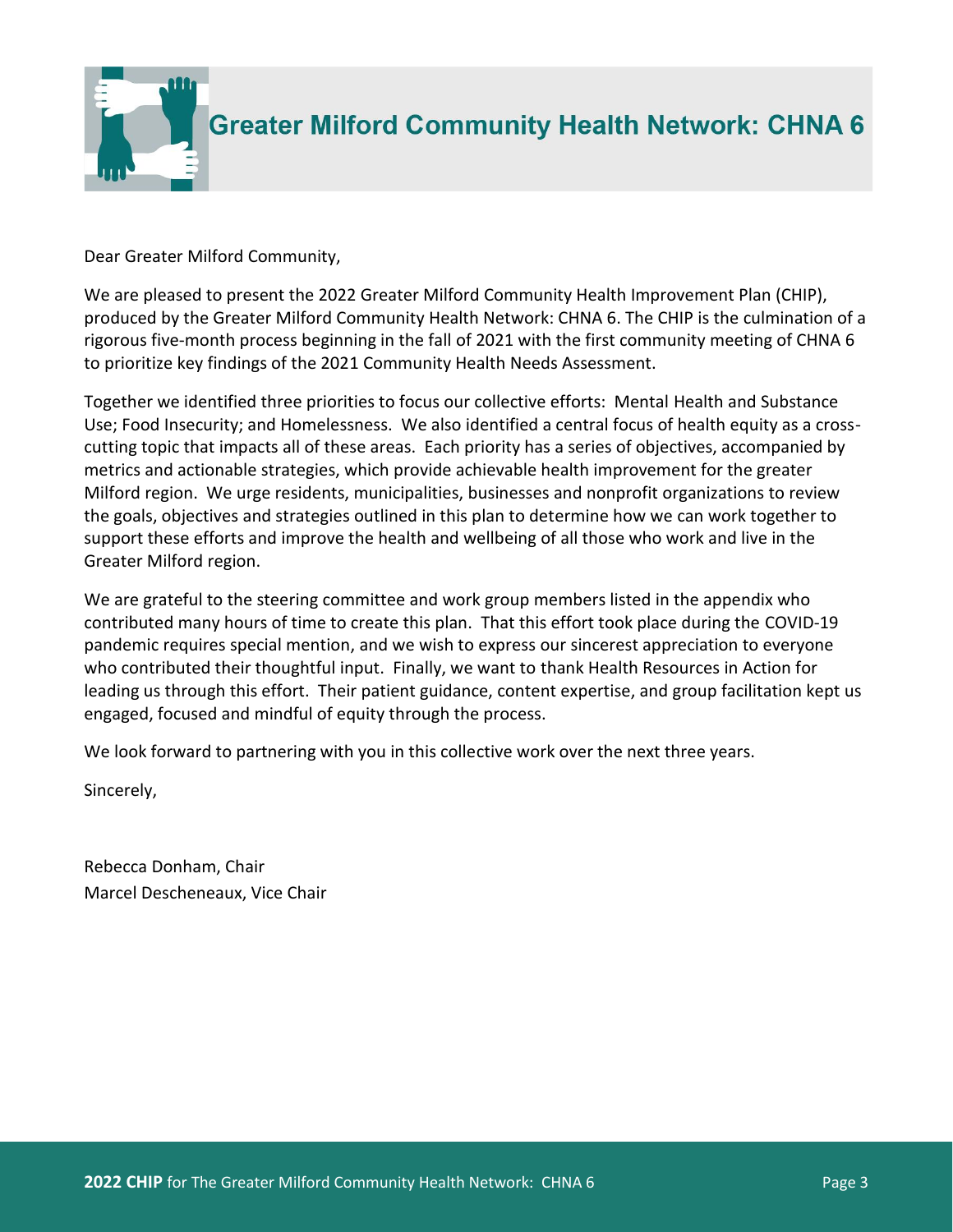# <span id="page-3-0"></span>Executive Summary

The conditions in the environments where we live, learn, work, and play affect our health. Understanding how these factors influence health is critical for developing the best strategies to address them. To accomplish these goals, the Greater Milford Community Health Network (CHNA 6) engaged in a comprehensive community health improvement effort to measurably improve the health of the coalition's area residents. This effort included two major phases:

- A **community health needs assessment (CHNA)** to identify the health-related needs and strengths of the coalition's community. The 2021 CHNA was conducted with the Milford Regional Health Center (MRMC) by Holleran Consulting, with many CHNA 6 members participating as key informants and survey participants.
- A **community health improvement plan (CHIP)** to determine major health priorities, overarching goals, and specific objectives and strategies that can be implemented in a coordinated way across the coalition's community. The 2022 Greater Milford Community Health Network – CHNA 6 Community Health Improvement Plan was developed over the period of September 2021 to February 2022. The priorities for the CHIP were selected based on key findings from the 2021 CHNA.

CHNA 6 contracted with Health Resources in Action (HRiA), Inc., a non-profit public health organization located in Boston, MA, as a consultant partner to guide and facilitate the CHIP planning process. HRiA has extensive experience developing health assessments and health improvement plans locally, regionally, and nationally, including state-level plans in Massachusetts and Connecticut.

To develop a shared commitment and plan for improved community health, and to help sustain implementation efforts, the CHNA 6 planning process engaged coalition members, community members, public health partners, and members of local organizations. Participants in the process identified priorities for the plan and attended a series of virtual planning sessions. Of note, all engagement for the Community Health Improvement Plan was done virtually due to the ongoing novel coronavirus-COVID-19 pandemic.

CHNA 6 planning participants used common criteria and a multi-voting process to narrow the focus and identify the following priority issues to address in the CHIP:

#### **Priority Area 1: Mental Health and Substance Use**

Goal 1: All community members have equitable, inclusive access to community-based and personcentered mental health and substance use services that build and sustain resiliency and overall wellbeing.

#### **Priority Area 2: Food Insecurity**

Goal 2: All community members have equitable access to nutritious and culturally appropriate food resources in a way that promotes individual dignity.

#### **Priority Area 3: Homelessness**

Goal 3: All community members can easily access or maintain safe, culturally competent and inclusive shelter/housing in a timely manner, and in a way that maintains and promotes their dignity and that is respectful of their various life experiences.

**Health Equity** was identified as a cross-cutting theme for the CHIP. It is integrated across the plan and is incorporated into each priority through related strategies.

Implementation of this Community Health Improvement Plan will be a collaborative effort between CHNA 6 coalition members, its partners, and grantees from across the communities of Bellingham, Blackstone, Douglas, Franklin, Hopedale, Medway, Mendon, Milford, Millville, Northbridge, Sutton, Upton and Uxbridge.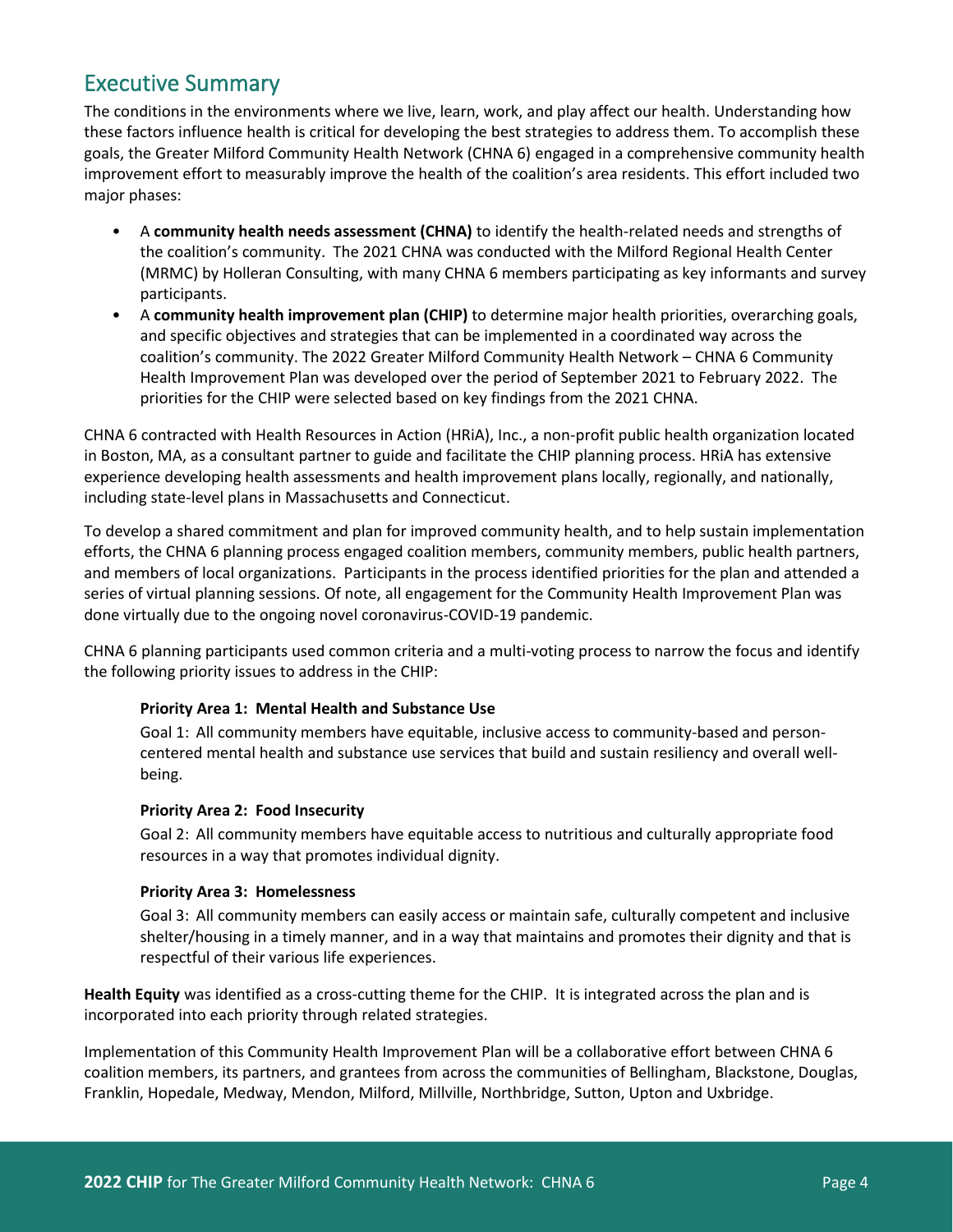# <span id="page-4-0"></span>Introduction

# <span id="page-4-1"></span>**Background**

A community health improvement plan, or CHIP, is an action-oriented strategic plan that outlines the priority health issues for a defined community and how these issues will be addressed, including strategies and measures, to ultimately improve the health of the community. The Greater Milford Community Health Network – CHNA 6 led its second comprehensive community health improvement process to measurably enhance the health of the communities in the Greater Milford area of Massachusetts.

CHNA 6 is a partnership with the Massachusetts Department of Public Health, the Milford Regional Medical Center, local service agencies, schools, businesses, Boards of Health, community health centers and other health organizations, as well as other concerned citizens who are working together to build healthier communities.

Following the development of the Community Health Needs Assessment, CHNA 6 contracted with Health Resources in Action (HRiA), a non-profit public health consultancy located in Boston, MA, as a consultant partner to guide and facilitate the CHIP planning process. HRiA worked closely with CHNA 6 leadership throughout the fall of 2021 and winter of 2021-2022 to develop the Community Health Improvement Plan.

The CHIP utilized a participatory, collaborative approach guided by the Mobilization for Action through Planning and Partnerships (MAPP) process.<sup>1</sup> MAPP, a comprehensive, community-driven planning process for improving health, is a strategic framework that coalitions and local public health departments across the country have employed to help direct their strategic planning efforts. MAPP comprises distinct assessments that are the foundation of the planning process and includes the identification of strategic issues and goal/strategy formulation as prerequisites for action. Since health needs are constantly changing as a community and its context evolve, the cyclical nature of the MAPP planning/implementation/evaluation/correction process allows for the periodic identification of new priorities and the realignment of activities and resources to address them.

# <span id="page-4-2"></span>**Purpose of a Community Health Improvement Plan**

CHIPs are created through a community-wide, collaborative planning process that engages partners and organizations to develop, support, and implement the plan. A CHIP is intended to serve as a vision for the health of the community and a framework for organizations to use in leveraging resources, engaging partners, and identifying their own priorities and strategies for community health improvement.

The CHIP provides an essential framework for guiding future services, programs, and policies for community agencies and organizations in the area.

This CHIP is designed to:

- Identify priority issues for action to improve community health
- Outline an implementation and improvement plan with performance measures for monitoring and evaluation
- Guide future community decision-making related to community health improvement

### <span id="page-4-3"></span>How to Use the CHIP

A CHIP is designed to be a broad, strategic framework for community health, and should be modified and adjusted as conditions, resources, and external environmental factors change. It is developed and written in a way that engages multiple perspectives so that all community groups and sectors—private and nonprofit organizations, government agencies, academic institutions, community and faith-based organizations, and citizens— can unite to improve the health and quality of life for all people who live, learn, work, and play in the Greater Milford area. People, communities, and organizations should review the CHIP's priorities and goals, reflect on the suggested strategies, and consider how to participate in this effort, in whole or in part.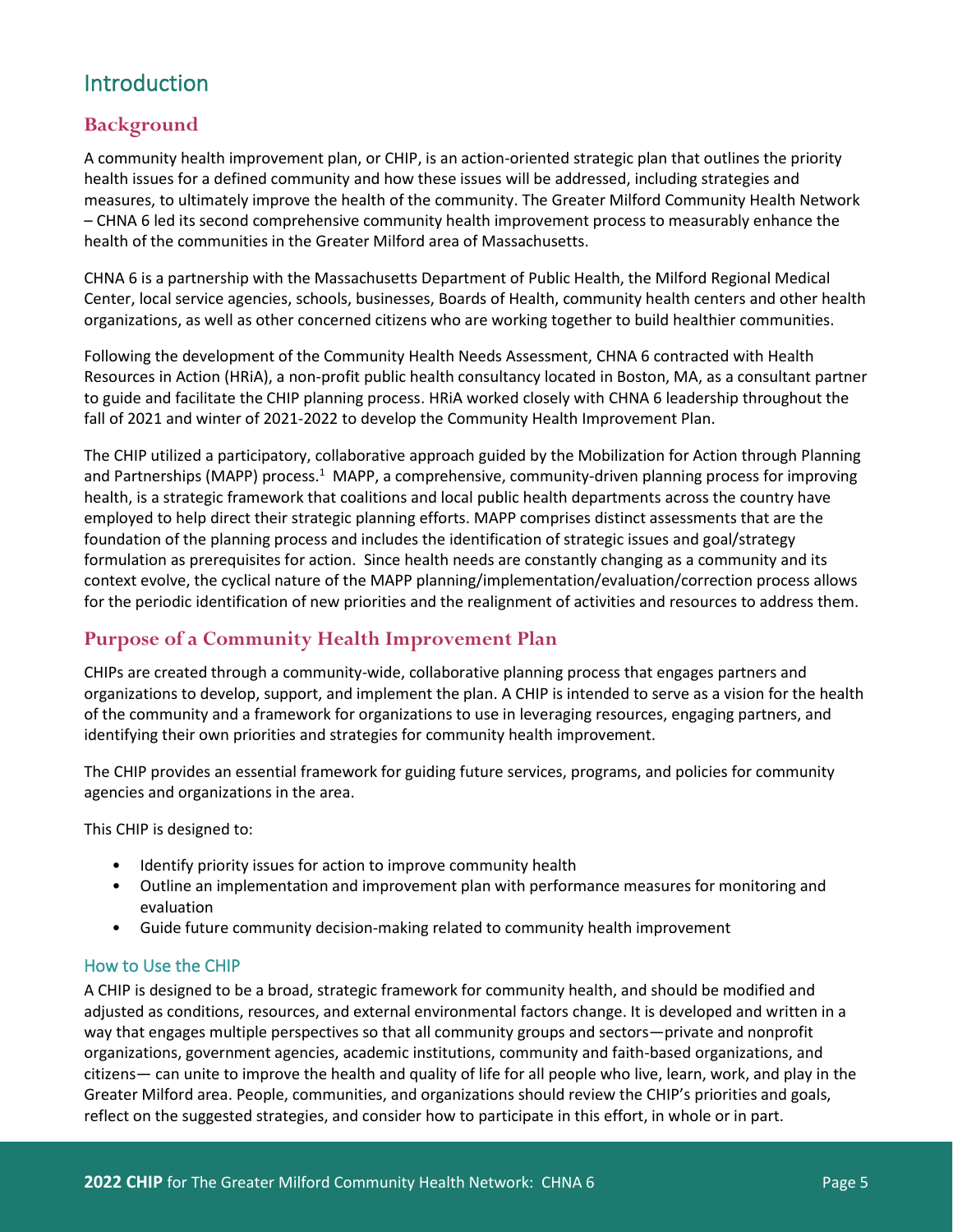#### <span id="page-5-0"></span>Relationship Between the CHIP and Other Guiding Documents and Initiatives

The CHIP was designed to complement and build upon other guiding documents, plans, initiatives, and coalitions already in place to improve the health of CHNA 6's communities. Rather than conflicting with or duplicating the recommendations and actions of existing frameworks and coalitions, the participants of the CHIP planning process identified potential partners and resources wherever possible for inclusion in this CHIP.

### <span id="page-5-1"></span>**Context for the Community Health Improvement Plan**

#### <span id="page-5-2"></span>COVID-19 Pandemic

The novel coronavirus (COVID-19) pandemic coincided with the activities of the CHNA 6 2022 CHIP. In September 2021, at the beginning of this CHIP process, the COVID-19 pandemic had already been in effect for over a year. Logistically, the pandemic impacted the feasibility of convening in-person groups for the CHIP (e.g., work groups for the planning sessions) and the availability of key stakeholders and community members to participate in CHIP activities, given their focus on addressing immediate needs related to the pandemic. As a result, all engagement occurred in a virtual setting.

#### <span id="page-5-3"></span>National Movement for Racial Justice

Over the past 18 months, sparked by the national protests for racial equity amidst the killings of George Floyd, Ahmaud Arbery, Breonna Taylor, Tony McDade, and many others, national attention focused on how racism is embedded in every system and structure of our country, including housing, education, employment, and healthcare. This context impacted the content of the CHIP. While racism and oppression have persisted in this country for over 400 years, it is important to acknowledge the recent focus on these issues in 2021 in the form of increased dialogue, locally and nationally, as context for this plan.

# <span id="page-5-4"></span>Community Engagement

To develop a shared commitment and plan for improved community health, and help sustain implementation efforts, the planning process engaged community members and local public health partners through different avenues:

The **CHNA Steering Committee** was responsible for overseeing the development of the community health improvement plan

The **CHNA Members** were responsible for reviewing documents and providing subject matter expertise and data for defined priorities; and

The **CHIP Workgroups**, representing broad and diverse sectors of the community and organized around each priority area, were responsible for developing the goals, objectives and strategies for the CHIP.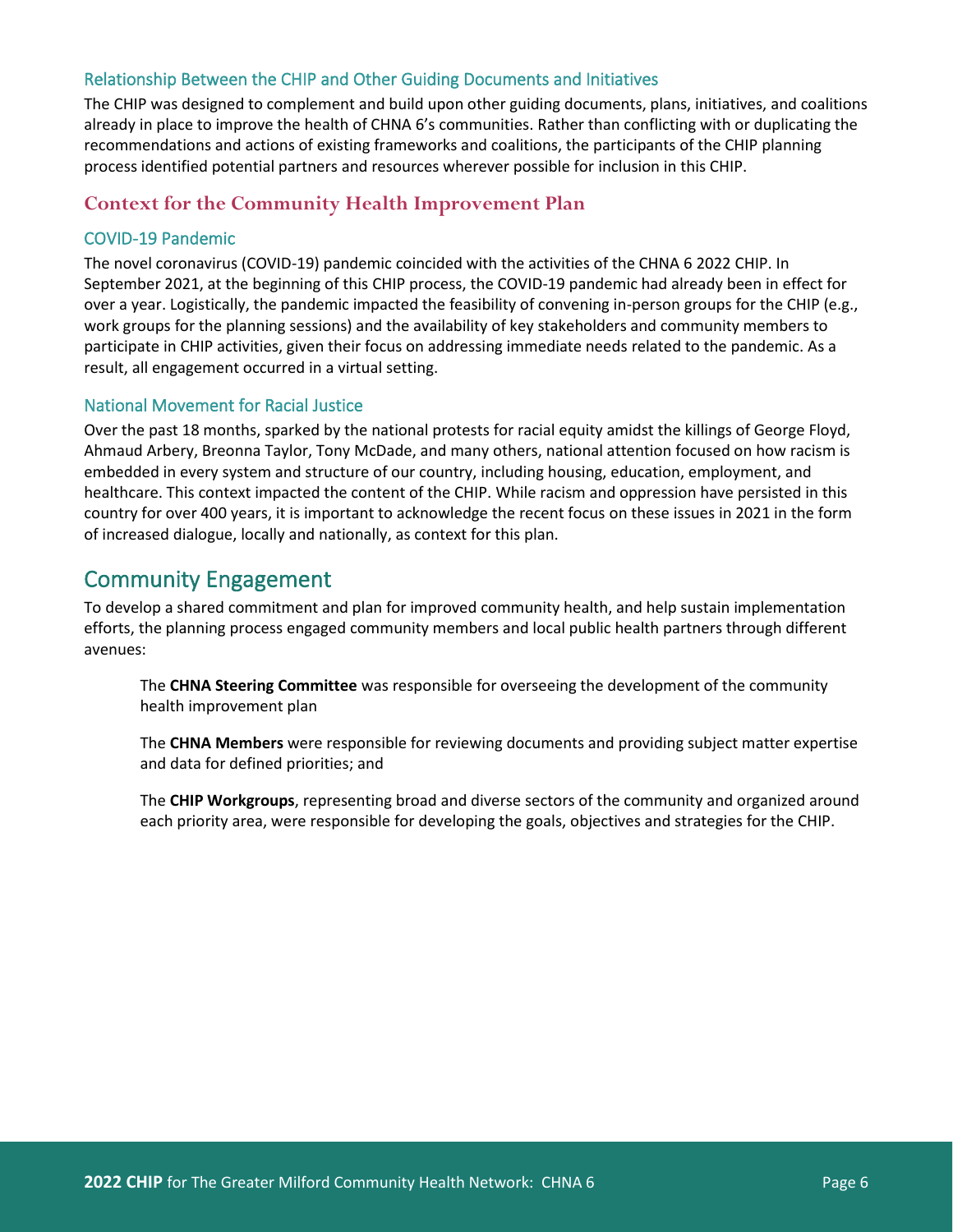# <span id="page-6-0"></span>Development of Data-Informed, Community-Identified Health Priorities

Priorities for the community health improvement plan (CHIP) were identified by examining data and themes from the community health needs assessment findings using a systematic, engaged approach. The following themes emerged most frequently and were considered in the selection of the CHIP health priorities:

- Mental Health & Substance Use
- Health Care Access/Health Insurance
- Health Outcomes in Worcester County
- Food Insecurity & Homelessness

CHNA 6 leadership decided to remove Health Outcomes in Worcester County from the list of priorities to be considered, as this issue is much broader than the CHNA's service area and the Milford Regional Health Center would be focusing on health outcomes as part of the hospital's strategic implementation plan (SIP). The decision was also made to separate food insecurity and homelessness into two distinct priorities for consideration.

At a Prioritization Session held in early October 2021, 25 coalition members and other invited community members reviewed the key findings of the community health needs assessment and engaged in a facilitated discussion of the findings using the following questions:

- 1. Are these findings consistent with your experience and/or understanding of the community?
- 2. Is there anything new or surprising in these findings?
- 3. Is there information that you feel is important that is missing as part of this discussion?

As a result of the discussion, childcare was added to the list of potential priorities for consideration. Participants were then guided through the use of an online multi-voting tool to identify their two top choices for CHIP priorities, taking the following selection criteria into consideration:

| <b>RELEVANCE</b>         | <b>APPROPRIATENESS</b>     | <b>IMPACT</b>                  | <b>FEASIBILITY</b>         |
|--------------------------|----------------------------|--------------------------------|----------------------------|
| How Important Is It?     | Should We Do It?           | What Will We Get Out of It?    | Can We Do It?              |
| - Burden (magnitude and  | - Ethical and moral issues | - Effectiveness                | - Community capacity       |
| severity; economic cost; | - Human rights issues      | - Coverage                     | - Technical capacity       |
| urgency) of the problem  | - Legal aspects            | - Builds on or enhances        | - Economic capacity        |
| - Community concern      | - Political and social     | current work                   | - Political capacity/will  |
| - Focus on equity and    | acceptability              | - Can move the needle and      | - Socio-cultural aspects   |
| accessibility            | - Public attitudes and     | demonstrate measurable         | - Ethical aspects          |
|                          | values                     | outcomes                       | - Can identify easy short- |
|                          |                            | - Proven strategies to address | term wins                  |
|                          |                            | multiple wins                  |                            |

The voting results were as follows:

| <b>Potential Priorities</b>              | <b>Polling Results</b> |
|------------------------------------------|------------------------|
| <b>Mental Health &amp; Substance Use</b> | 20 votes               |
| <b>Food Insecurity</b>                   | 9 votes                |
| <b>Homelessness</b>                      | 8 votes                |
| Child Care                               | 5 votes                |
| Health Care Access/Health Insurance      | 4 votes                |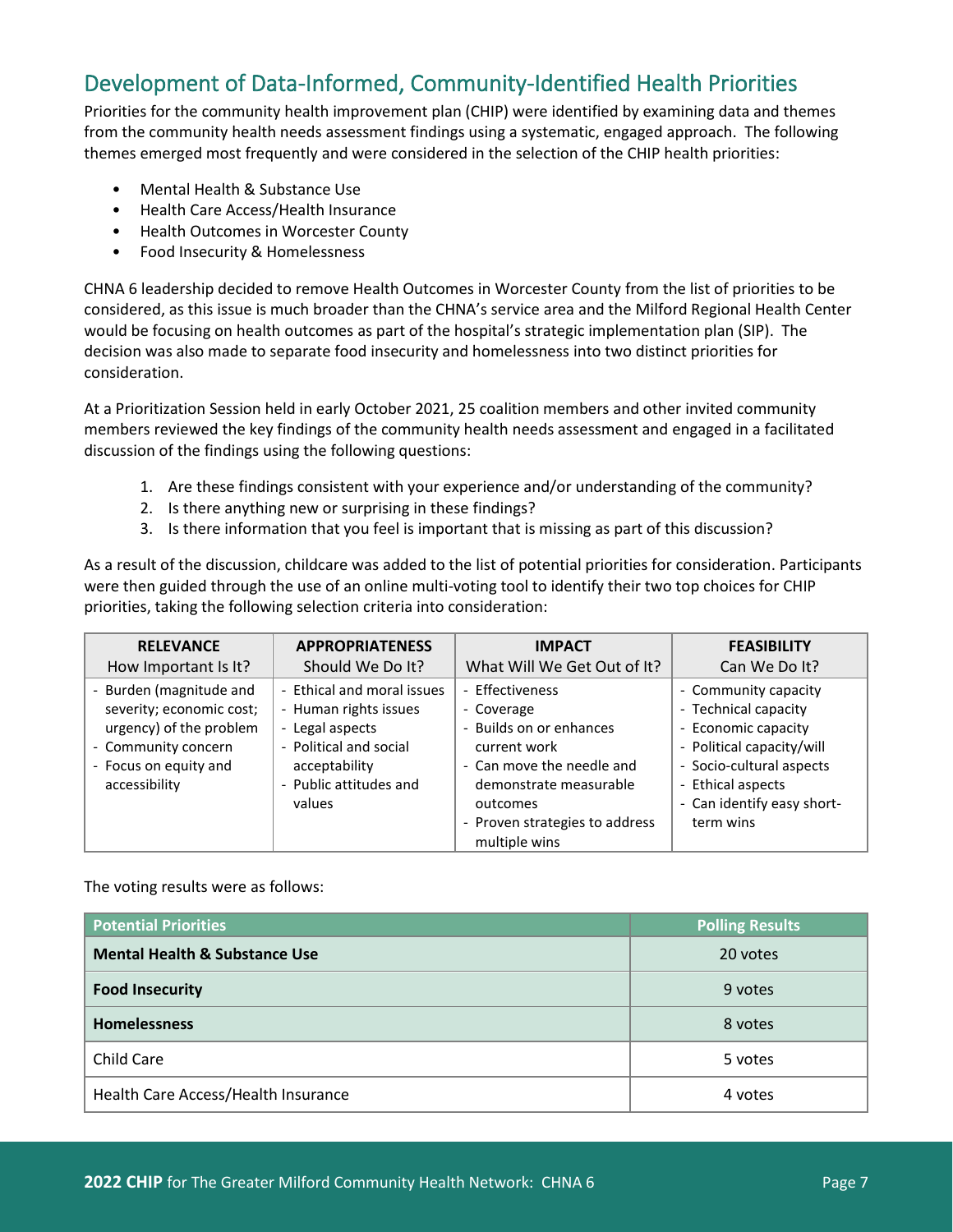As a result, Mental Health & Substance Use, Food Insecurity, and Homelessness were selected as the priority areas for the 2022 CHIP. The following table contains a list of potential topics for objectives under each priority based on the assessment findings.

| <b>Priorities</b>                      | <b>Potential Objective Topics</b>                                                                                                                  |  |  |  |  |  |  |  |  |
|----------------------------------------|----------------------------------------------------------------------------------------------------------------------------------------------------|--|--|--|--|--|--|--|--|
| <b>Mental Health and Substance Use</b> | Mental Health/Behavioral Health Services & Providers<br>Suicide Prevention<br>Substance Use/Alcohol Use Services                                   |  |  |  |  |  |  |  |  |
| <b>Food Insecurity</b>                 | Access to healthy foods<br>Access to reliable sources of food<br>Ability to afford healthy foods/high cost of healthy foods                        |  |  |  |  |  |  |  |  |
| <b>Homelessness</b>                    | Inability to pay rent or mortgage<br>Importance of safe shelter, especially for families<br>Providing services to people experiencing homelessness |  |  |  |  |  |  |  |  |

These three priority areas were the focus of virtual planning sessions conducted to identify goals, measurable objectives, outcome indicators, and strategies to address these issues. **Health Equity** was highlighted as a crosscutting theme, and, as such, has been integrated across the plan and is incorporated into each priority through related strategies. CHNA 6 leadership had a strong desire to focus the efforts of this CHIP on the root causes, or Social Determinants of Health, and on the policies, systems and environmental factors that contribute to the health issues that emerged from the assessment. This focus is reflected across the elements of this plan.

# <span id="page-7-0"></span>**Development of the CHIP Strategic Components**

### <span id="page-7-1"></span>Planning Model

Planning for the CHIP took place virtually via Zoom due to the COVID-19 pandemic. CHNA 6 leadership recruited community members and partners who work in the areas of mental health and substance use, food insecurity, and homelessness to join coalition members as participants in the planning sessions. All planning participants were invited to participate in a Pre-Planning Session conducted by HRiA to ensure planning participants were well prepared for the planning sessions, understood the evolution and context for the CHIP, and were clear about expectations for engagement.

Following the Pre-Planning Session, four virtual planning sessions were held between October and November 2021. The sessions ranged in length from 1.5 to 3 hours and were structured in both small and large group formats to develop plan components (goals, objectives, potential outcome indicators, strategies, and potential partners). Sessions were facilitated by consultants from HRiA and included opportunities for cross-priority feedback and refinement of each of the core elements of the CHIP. Over 35 people participated across the Prioritization, Preplanning and Planning Sessions. See Appendix A for a list of CHIP planning participants.

Following the planning sessions, HRiA consultants reviewed the draft output from the workgroups and edited the plan components for clarity and consistency. CHNA 6 leadership shared the CHIP with the Steering Committee, subject matter experts, external partners, and other key stakeholders for input and feedback. The input and feedback were reviewed and has been incorporated into the final version of the CHIP where appropriate. See Appendix B for a list of CHNA 6 Steering Committee members.

The working groups established for implementation of the CHIP will finalize outcome indicators, including identification of baselines, targets and data sources, as part of the Year 1 Action Planning process for implementation.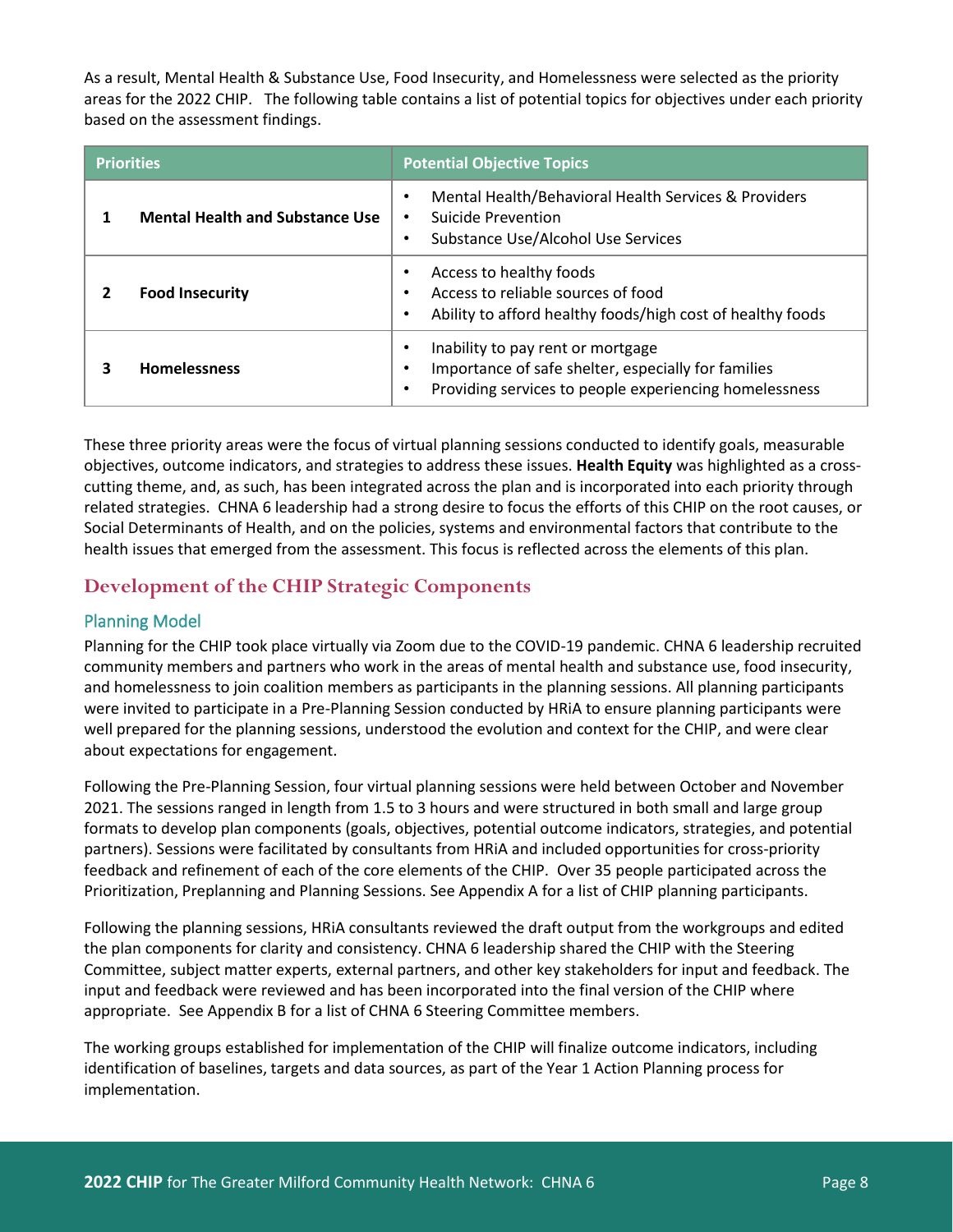### <span id="page-8-0"></span>Goals, Objectives, Outcome Indicators, Strategies, and Potential Partners

The following pages outline the Goals, Objectives, Outcome Indicators, Strategies, and Potential Partners for the three priority areas outlined in the CHIP. See Appendix C for definitions of these planning terms. See Appendix D for a list of Acronyms used in the CHIP.

| <b>Priorities</b>                                                           | <b>Goals</b>                                                                                                                                                                                                                   | <b>Objectives</b>                                                                                                                                                                                                                                                                                                           |
|-----------------------------------------------------------------------------|--------------------------------------------------------------------------------------------------------------------------------------------------------------------------------------------------------------------------------|-----------------------------------------------------------------------------------------------------------------------------------------------------------------------------------------------------------------------------------------------------------------------------------------------------------------------------|
| <b>Priority Area 1:</b><br><b>Mental Health and</b><br><b>Substance Use</b> | Goal 1:<br>All community members have<br>equitable, inclusive access to<br>community-based and person-<br>centered mental health and<br>substance use services that<br>build and sustain resiliency<br>and overall well-being. | 1.1: Expand and enhance the mental health and<br>substance use workforce who are providing<br>culturally informed and responsive services by<br>2025.<br>1.2: Increase the number of places all community<br>members can access culturally informed and<br>responsive mental health and substance use<br>resources by 2025. |
|                                                                             |                                                                                                                                                                                                                                | 1.3: Increase awareness and understanding of<br>mental health and substance use as health<br>needs to reduce stigma in accessing services by<br>2025.                                                                                                                                                                       |
| <b>Priority Area 2:</b><br><b>Food Insecurity</b>                           | Goal 2:<br>All community members have                                                                                                                                                                                          | 2.1: Increase the number of residents who access<br>available resources by 20% by 2025.                                                                                                                                                                                                                                     |
|                                                                             | equitable access to nutritious<br>and culturally appropriate                                                                                                                                                                   | Increase the number of delivery options by five<br>2.2:<br>by 2025.                                                                                                                                                                                                                                                         |
|                                                                             | food resources in a way that<br>promotes individual dignity.                                                                                                                                                                   | 2.3: Assess the food security barriers of the three<br>most underserved cultures/populations<br>represented in our communities by 2025.                                                                                                                                                                                     |
|                                                                             |                                                                                                                                                                                                                                | 2.4: Establish three new food resource partnerships<br>by 2025.                                                                                                                                                                                                                                                             |
|                                                                             |                                                                                                                                                                                                                                | 2.5: Promote sustainability of healthy food practices<br>by increasing participation in food preparation<br>and nutrition programs by 20% by 2025.                                                                                                                                                                          |
| <b>Priority Area 3:</b><br><b>Homelessness</b>                              | Goal 3:<br>All community members can<br>easily access or maintain safe,                                                                                                                                                        | Establish a centralized online site where existing<br>3.1:<br>resources to address shelter and housing<br>insecurity are easily accessible by 2025.                                                                                                                                                                         |
|                                                                             | culturally competent and<br>inclusive shelter/housing in a<br>timely manner, and in a way                                                                                                                                      | 3.2: Increase the awareness of skills programs that<br>address the needs identified by individuals<br>experiencing or at risk of homelessness by 2025.                                                                                                                                                                      |
|                                                                             | that maintains and promotes<br>their dignity and that is<br>respectful of their various life<br>experiences.                                                                                                                   | 3.3: Identify and support legislation that spans the<br>social determinants of health in regard to<br>housing (e.g., livable wage, safe and healthy<br>housing, shelters, and affordable housing) by<br>2025.                                                                                                               |
|                                                                             |                                                                                                                                                                                                                                | Increase the number of longer-term shelter<br>3.4:<br>placement options, including transitional<br>housing, to enable people to secure safe and                                                                                                                                                                             |

stable housing by 2025.

# <span id="page-8-1"></span>CHIP Snapshot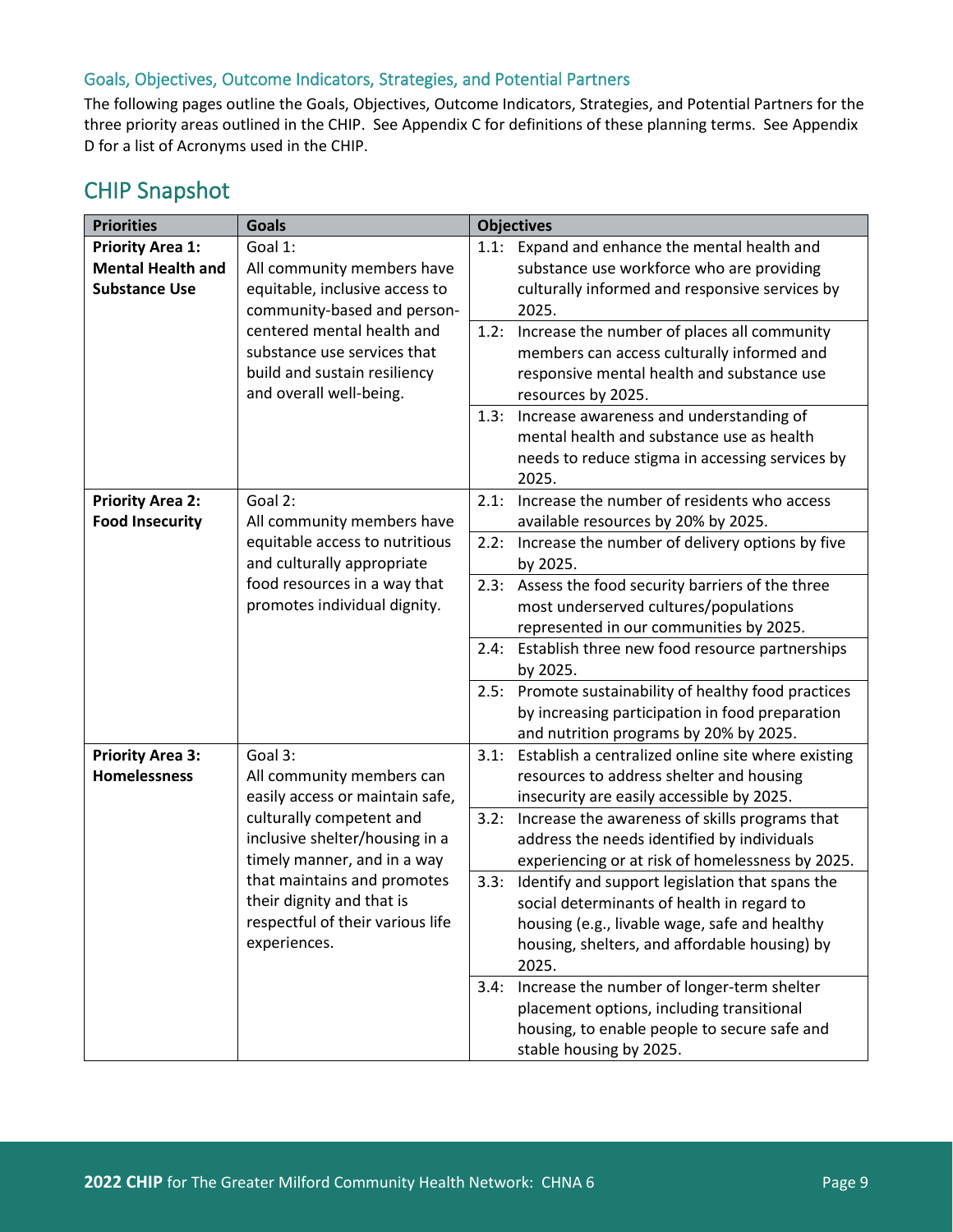# <span id="page-9-0"></span>CHIP Elements by Priority Area

# <span id="page-9-1"></span>**Priority Area 1: Mental Health and Substance Use**

*Mental health/suicide* was identified as a top health issue by three fifths (60.2%) of key informants in the 2021 Milford Regional Medical Center (MRMC) Community Health Needs Assessment (CHNA). *Mental health/suicide* was selected by key informants as the top health issue across all age categories, with the exception of 0-10 years age category. *Substance abuse/alcohol abuse* was identified by over two thirds (67.1%) of key informants as a top health issue, specifically among those aged 21-40, followed by *behavioral health* (53.1%) as a top health issue. In addition, *mental health services* were chosen as the most needed resource in the community and one third of CHNA key informants stated that *substance abuse services* were missing or lacking in the community.<sup>2</sup>

Mental health and physical health are closely connected. Mental disorders like depression and anxiety can affect people's ability to take part in healthy behaviors. According to Healthy People 2030, about half of all people in the United States will be diagnosed with a mental disorder at some point in their lifetime. Estimates suggest that only half of all people with mental disorders get the treatment they need.<sup>3</sup> While mental disorders affect people of all age and racial/ethnic groups, some populations such as are disproportionately affected. According to the National Institute of Mental Health, in 2020 the prevalence of any mental illness was higher among females (25.8%) than males (15.8%), was more prevalent in young adults aged 18.25 (30.6%) as comparted to adults aged 26-49 years (25.3%) and aged 50 and older (14.5%), and was more prevalent among the adults reporting two or more races (35.8%) than by White adults (22.6%). 4

This plan intends to address mental health and substance abuse by expanding and enhancing the mental health and substance use workforce who are providing culturally informed and responsive services; increasing the number of places all community members can access culturally informed and responsive mental health and substance use resources; and increasing the awareness and understanding of mental health and substance use as health needs to reduce stigma in accessing services.

### **Goal 1: All community members have equitable, inclusive access to community-based and personcentered mental health and substance use services that build and sustain resiliency and overall well-being.**

### **Objective 1.1: Expand and enhance the mental health and substance use workforce who are providing culturally informed and responsive services by 2025.**

#### *Potential Outcome Indicators*

- Number of providers in our region accepting insurance
- Number of providers in our region accepting MassHealth
- Number of providers who speak languages other than English

- 1.1.1 Research and promote the development of incentive programs to increase the number of providers in our region who are providing culturally informed and responsive services.
- 1.1.2 Provide a broad range of training opportunities that educate existing workforce and community leaders around topics such as cultural humility, trauma-informed approaches, early and comprehensive assessment and awareness of the root causes of health.
- 1.1.3 Gather more information, as needed about issues/barriers providers face in providing culturally relevant services.
- 1.1.4 Assess the region's jail diversion programs and possibilities for expansion of social worker ridealongs with law enforcement (e.g., to other towns and hours beyond 9:00am-5:00pm)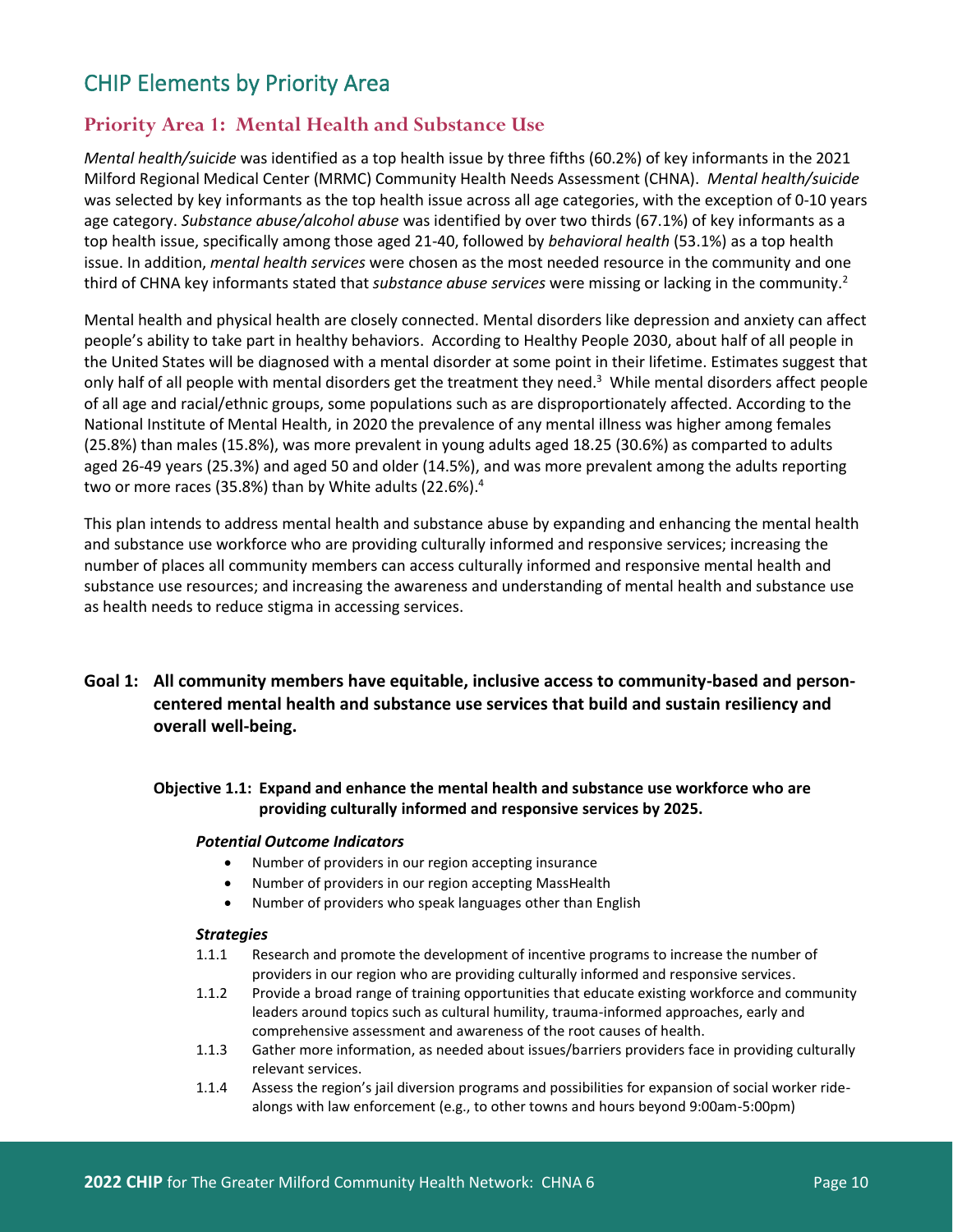#### **Objective 1.2: Increase the number of places all community members can access culturally informed and responsive mental health and substance use resources by 2025.**

#### *Potential Outcome Indicators*

- Size of waitlists (Number of people)
- Amount of time to wait for an appointment
- Number of providers who provide culturally relevant Mental Health/Substance Use services
- Number of providers who accept MassHealth

#### *Strategies*

- 1.2.1 Establish a baseline of the number of places including where there are gaps in services based on where and how people want to get services (e.g., telehealth, texting appointments, self-care, length of appointments).
- 1.2.2 Educate and promote the use of existing resources (e.g., 988, 211, behavioral health access lines) through various channels (e.g., community forum, database, social media).
- 1.2.3 Work to increase the number of providers who accept MassHealth.
- 1.2.4 Advocate for MassHealth members to have expanded access to culturally relevant resources.

#### **Objective 1.3: Increase awareness of and understanding of mental health and substance use as health needs to reduce stigma in accessing services by 2025.**

#### *Potential Outcome Indicators*

- Specific data points from the MetroWest Adolescent Health Survey
- Specific data points from the Behavioral Risk Factor Surveillance System (BRFSS)
- Share outcome indicators from NAMI
- Informal pre- and post-tests at community forums
- Number of people attending community forums
- Survey town leaders on their perceptions

- 1.3.1 Foster community discussion and sharing of stories through community forums or other methods.
- 1.3.2 Create opportunities for families supporting those with SUD/MH challenges to better advocate for their loved ones and find emotional support for themselves.
- 1.3.3 Align messaging with the state's new Behavioral Health Roadmap.
- 1.3.4 Educate town leaders on the importance and urgency of mental health and substance use care; and the need for more services/resources.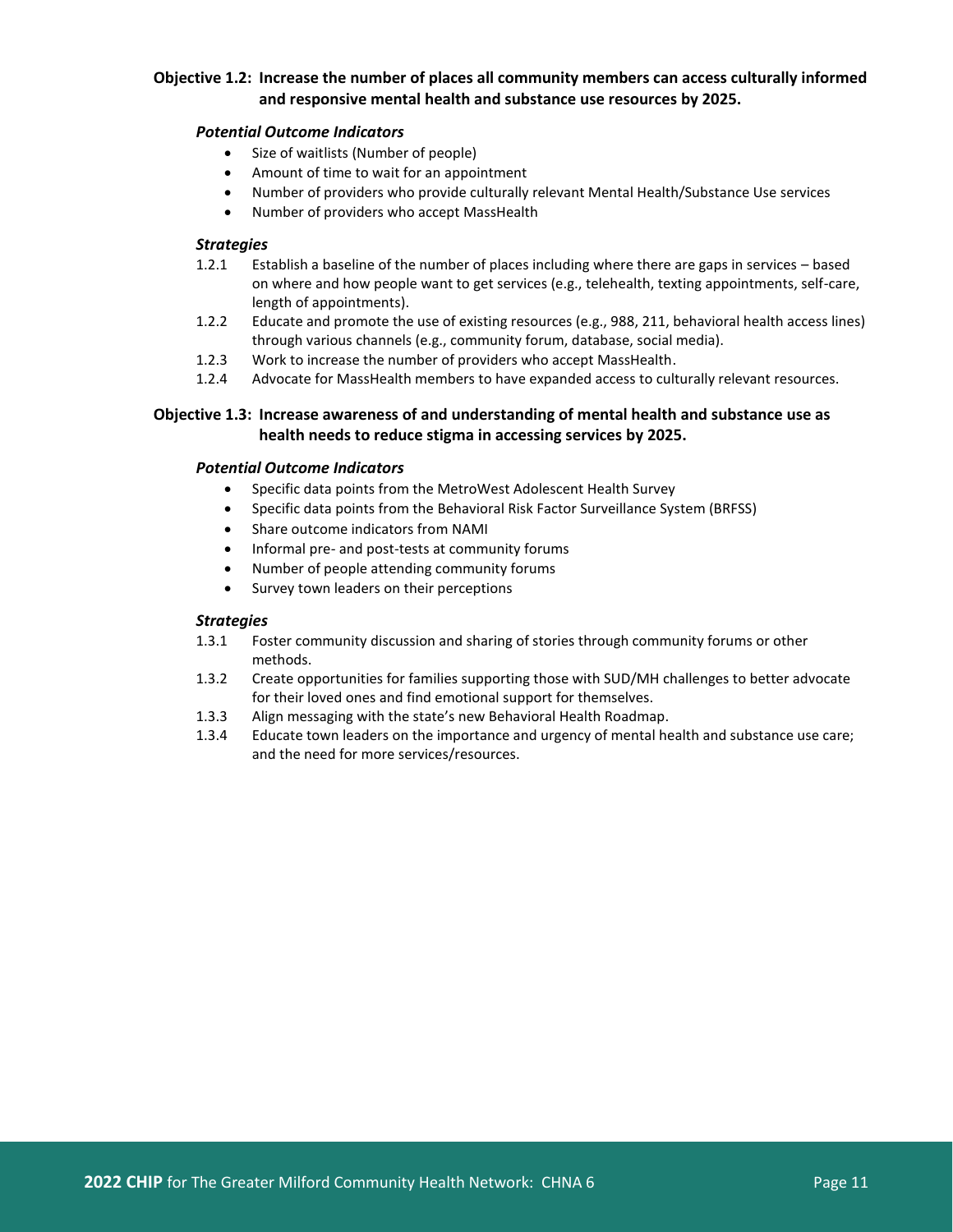# <span id="page-11-0"></span>**Priority Area 2: Food Insecurity**

Food insecurity was identified as a top health issue by over a third (36.7%) of CHNA key informants. The high *cost of healthy foods and/or gym memberships* was the top barrier to staying healthy as identified by over half (55.2%) of CHNA key informants. Key informants identified *difficulty meeting basic needs* as the second highest barrier (44.8%) to staying healthy and identified *lack of access to fresh fruits and vegetables* (17.7%) as another barrier. Within the 0 to 10 years age bracket, key informants identified *food insecurity* and *nutrition* as the second and third top health issues, surpassed only by, *behavioral health*.

Nearly a third (32.3%) of CHNA key informants identified *basic needs not met (food/shelter)* as a barrier to accessing health care, with about one in six (16.8%) identifying that barrier as one of the most significant. Almost a third (30.2%) of key informants indicated that *basic needs not met (food/shelter)* was a missing or lacking resource/service related to health.<sup>5</sup>

Access to nutritious foods is one of the social determinants of health (SDOH) – factors that have a major impact on people's health, well-being, and quality of life. As an example, people who don't have access to grocery stores with healthy foods are less likely to eat a variety of foods that provide the nutrients needed to maintain health, feel good, and have energy. This raises their risk of health conditions like heart disease, diabetes, and obesity  $-$  and even lowers life expectancy relative to people who do have access to healthy foods.<sup>6</sup>

This plan intends to address food insecurity by assessing the barriers of the most underserved populations in our communities; increasing the number of residents who have access to available resources; increasing the number of food delivery options for nutritious and culturally appropriate food; establishing new food resource partnerships; and promoting the sustainability of healthy food practices.

### **Goal 2: All community members have equitable access to nutritious and culturally appropriate food resources in a way that promotes individual dignity.**

#### **Objective 2.1: Increase the number of residents who access available resources by 20% by 2025.**

#### *Potential Outcome Indicators*

- Food pantry access numbers
- Number of program participants
- Supplemental Nutrition Assistance Program (SNAP) Enrollment
- Farmers Market visits

- 2.1.1 Promote the food calendar through a wide variety of locations and organizations (e.g., faithbased organizations, daycares, hairdressers, urgent care, clinics, municipal buildings, libraries, schools, universities, grocery stores, senior centers)
- 2.1.2 Promote partnerships between smaller communities to develop regional food calendars.
- 2.1.3 Promote available resources, including programs such as SNAP WIC, through existing communication mediums (e.g., local cable access, social media, radio (highlight resources through series on food resources), local newspapers)
- 2.1.4 Develop informational sessions on available food resources and how to access them in multiple platforms and languages (e.g., Conduct Q&A sessions, develop YouTube video).
- 2.1.5 Provide educational materials to local agencies and community partners (e.g., case managers, community health workers, first responders).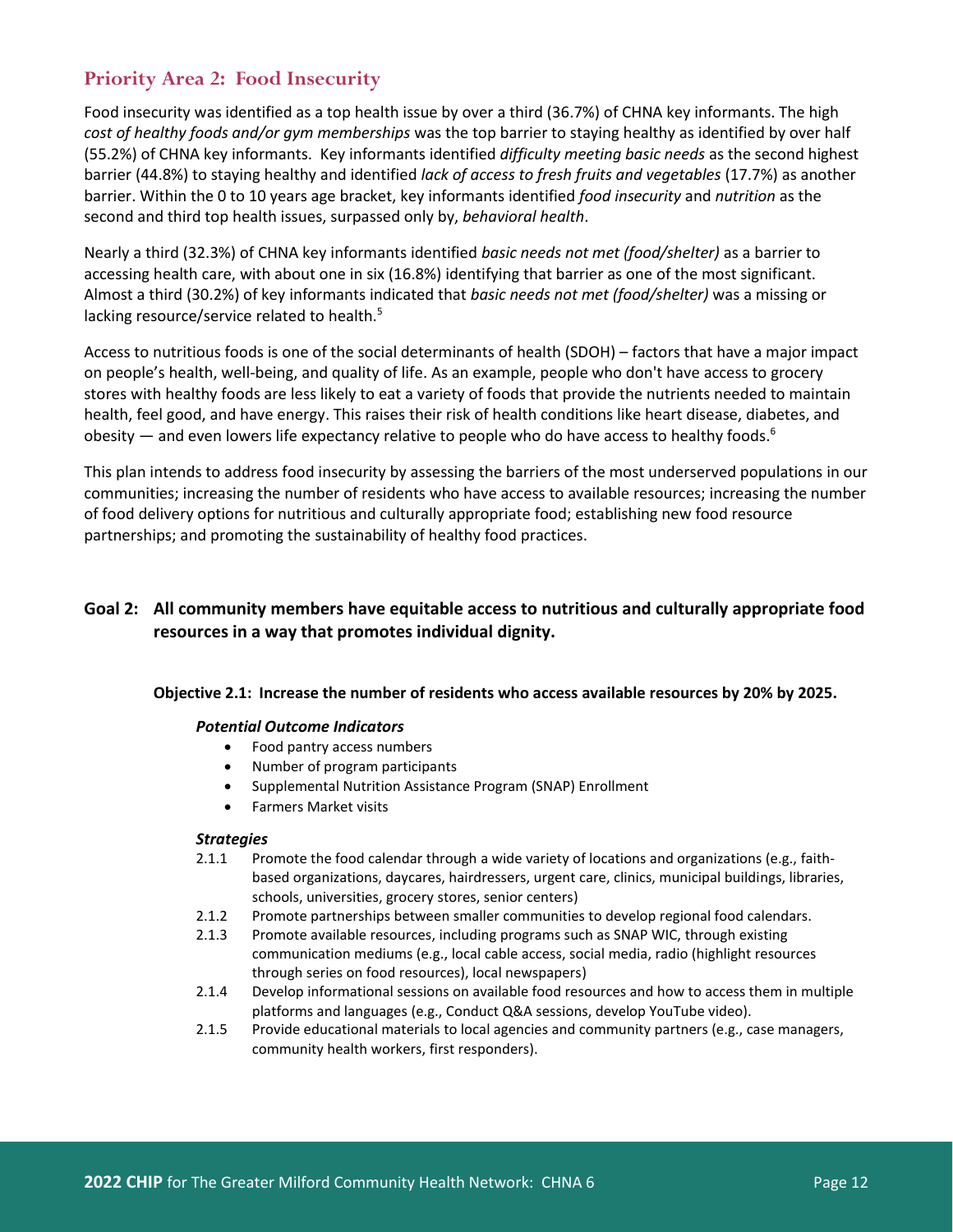#### **Objective 2.2: Increase the number of healthy food access and delivery options by five by 2025.**

#### *Potential Outcome Indicators*

- Number of delivery options
- Number of new access points
- Number of food pantry barriers in CHNA 6 communities
- Number of new stakeholders engaged
- Number of advocacy efforts

#### *Strategies*

- 2.2.1 Engage local farms and community stakeholders to collaborate on mobile farmer's markets.
- 2.2.2 Promote collaboration between food rescue organizations and community sites to establish a new delivery site(s).
- 2.2.3 Confirm and promote enrollment in home grocery delivery services using SNAP benefits <https://www.mass.gov/snap-online-purchasing-program>
- 2.2.4 Advocate for the importance of public/community transportation related to food insecurity.

#### **Objective 2.3: Assess and address the food security barriers of the three most underserved populations represented in our communities by 2025.**

#### *Potential Outcome Indicators*

- Number of barriers identified
- Number of barriers addressed
- Number of residents from underserved populations who are food insecure

#### *Strategies*

- 2.3.1 Identify the three most underserved cultures/populations represented in our communities.
- 2.3.2 Identify community leaders who are part of and/or work with the cultures/populations to establish trust.
- 2.3.3 Engage community representatives to identify food insecurity barriers for underserved populations.
- 2.3.4 Share assessment findings with community food providers.
- 2.3.5 Work collaboratively with community representatives and stakeholders to address food insecurity barriers identified.

#### **Objective 2.4: Establish three new food resource partnerships by 2025.**

#### *Potential Outcome Indicators*

- Number of CBO's/non-traditional partners engaged in partnerships
- Establishment of quarterly food collaborative

- 2.4.1 Identify existing and facilitate new food resource partnerships.
- 2.4.2 Conduct outreach to non-traditional food partners (e.g., tech schools, churches, CBO's).
- 2.4.3 Assess community interest in being part of a food resource partnership.
- 2.4.4 Explore quarterly food collaborative and invite interested organizations.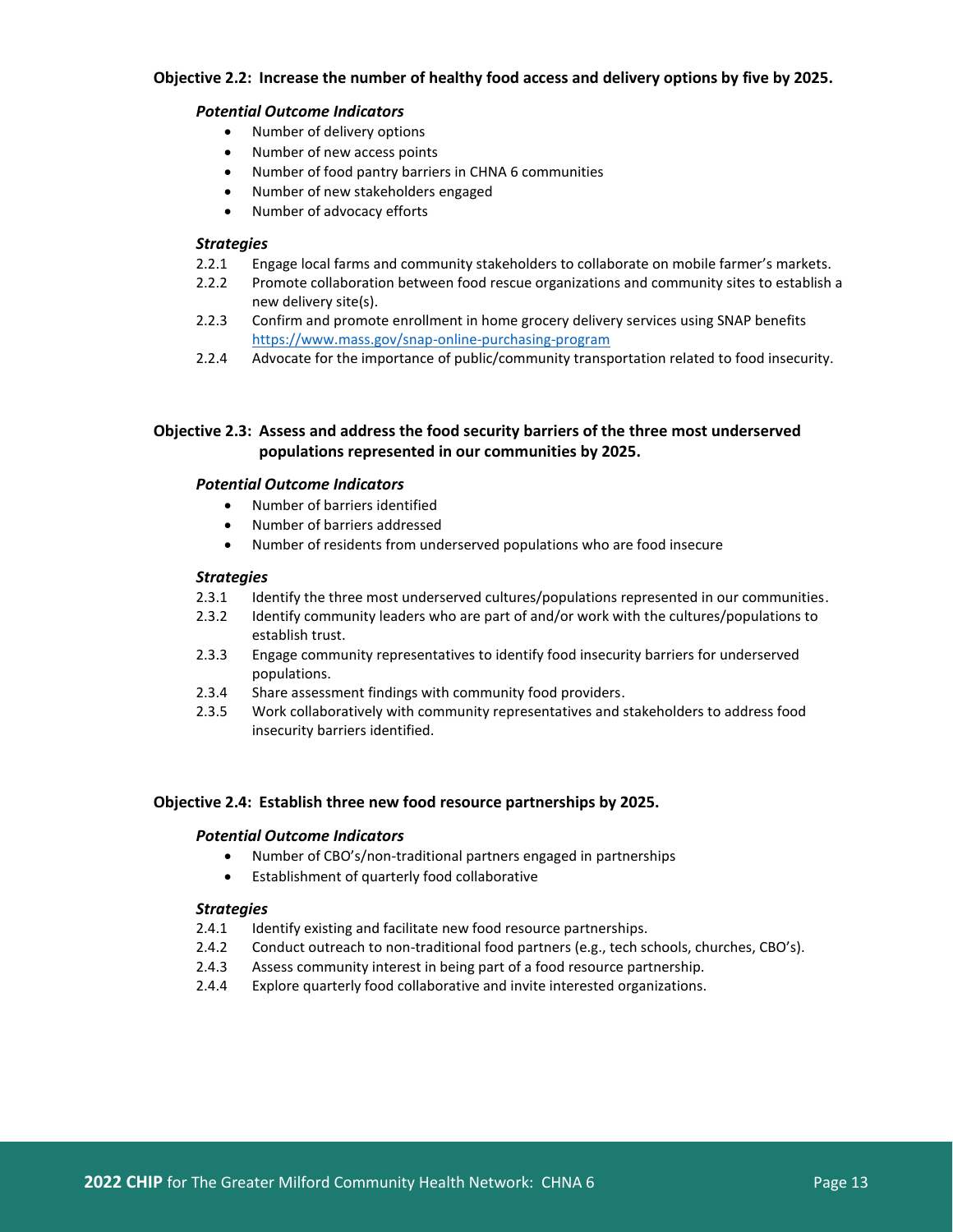#### **Objective 2.5: Promote sustainability of healthy food practices by increasing participation in food preparation and nutrition programs by 20% by 2025.**

#### *Potential Outcome Indicators*

- Number of individuals participating in educational programs
- Number of partners engaged in providing programs
- Number of languages programs are offered in

- 2.5.1 Assess existing resources/trainings and promote them (e.g., Milford Regional, MassHire, YMCA Cooking Matters).
- 2.5.2 Engage the community in assessment of knowledge, skills and resources needed to promote sustainability of nutritious food purchasing, preparation, and overall diet.
- 2.5.3 Identify opportunities and mediums to share these resources.
- 2.5.4 Explore incentives to engage community members in trainings (childcare, stipends, food preparation materials).
- 2.5.5 Distribute information about skill building programs to food resource providers and stakeholders.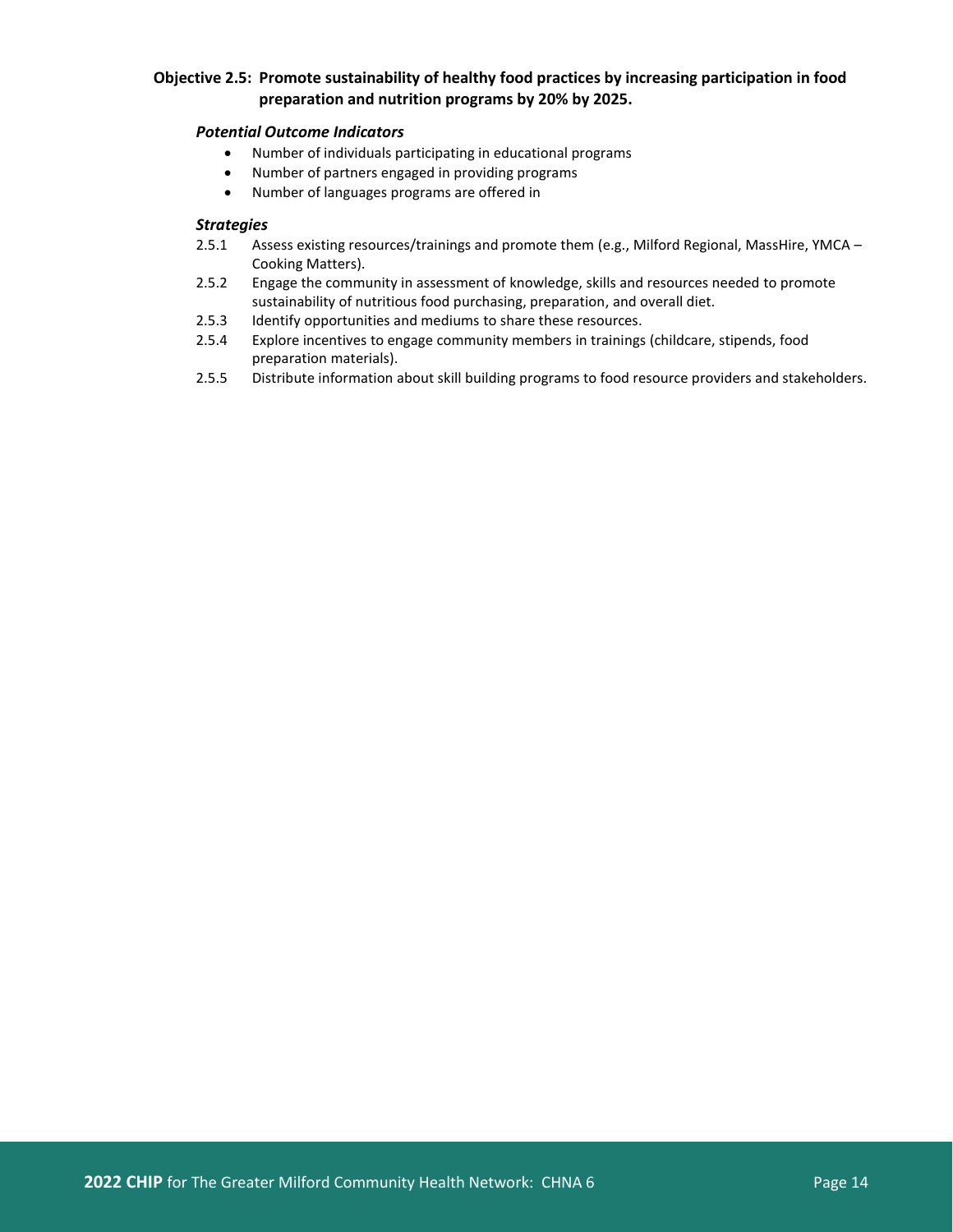### <span id="page-14-0"></span>**Priority Area 3: Homelessness**

*Homelessness* was identified as a top health issue by over a quarter (26.5%) of key informants in the 2021 MRHC Community Health Needs Assessment. People experiencing *homelessness* were identified by CHNA key informants as the third highest of specific populations that were underserved in the community, surpassed only by *low-income/poor* and *uninsured/underinsured,* which were number one and number two respectively.<sup>7</sup> The COVID-19 pandemic has exacerbated the challenges faced by people experiencing homelessness with the loss of employment and barriers in access to COVID-19 testing and immunizations.

Access to housing is another of the social determinants of health (SDoH) – factors that have a major impact on people's health, well-being, and quality of life. The link between homelessness and health is evident in the high rates of chronic mental and physical health conditions that are faced by people experiencing homelessness, the greater risk of contracting and spreading communicable diseases, and barriers to care, such as inability to access care when needed or comply with prescribed medications.<sup>8</sup>

This plan intends to address homelessness in the region through legislation that spans the social determinants of health in regard to housing; increasing longer-term shelter placement options; increasing awareness of skills programs that address the needs identified by people experiencing or at risk of homelessness; and establishing a centralized online site where existing resources to address shelter and housing insecurity are easily accessible.

### **Goal 3: All community members can easily access or maintain safe, culturally competent and inclusive shelter/housing in a timely manner, and in a way that maintains and promotes their dignity and that is respectful of their various life experiences.**

#### **Objective 3.1: Establish a centralized online site where existing resources to address shelter and housing insecurity are easily accessible by 2025.**

#### *Potential Outcome Indicators*

• Establishment of the centralized resource

- 3.1.1 Outreach to community partners to gather information on similar efforts and to identify existing resources.
- 3.1.2 Identify a host for the centralized, online site (e.g., explore potential corporate sponsor(s) or other financial backers).
- 3.1.3 Establish expectations for developing and maintaining the centralized, online site, including instructions for use of existing tools (e.g., Google Translate) to translate site information into other languages.
- 3.1.4 Include information on accessibility of resources (e.g., languages, ADA accessibility).
- 3.1.5 Make community partners and community members aware of the "new" resources.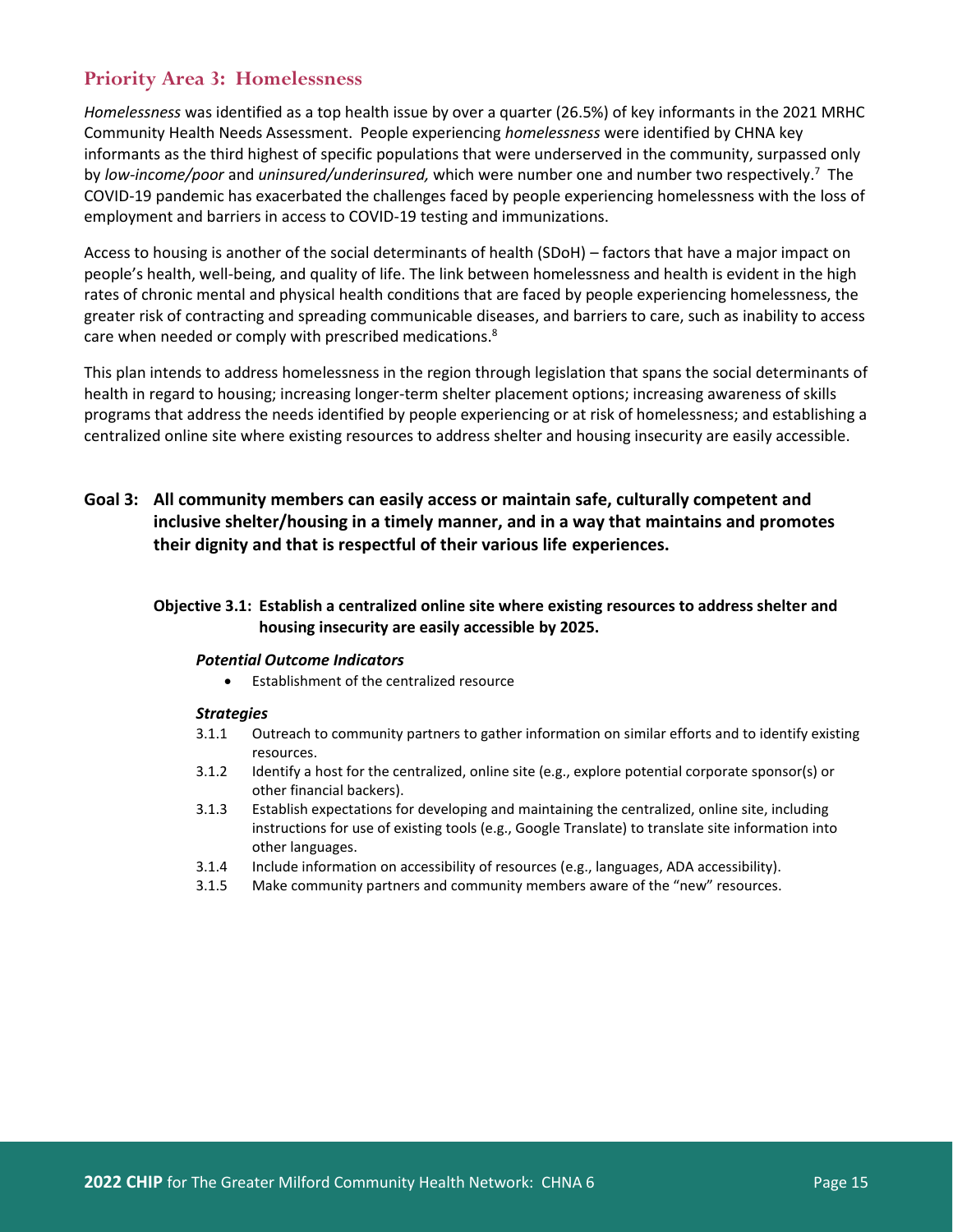#### **Objective 3.2: Increase the utilization of skills programs that address the needs identified by individuals experiencing or at risk of homelessness by 2025.**

#### *Potential Outcome Indicators*

- Number of programs
- Number of filled slots in programs

#### *Strategies*

- 3.2.1 Determine what programs exist and accessibility of each (e.g., in what languages they are offered, translation/interpreter services offered, whether they are ADA compliant, culturally appropriate/competent (establish criteria), cost of program, financial assistance available, location, transportation (in-person/virtual)).
- 3.2.2 Pull together the people who work on transition/life skills, and who engage the community, (e.g., summit) to share information, ideas, and ways to raise awareness, and define the scope of the homelessness/at risk of homelessness situation in each community.
- 3.2.3 Encourage service providers and organizations to offer new/expanded skills programs in areas where gaps in programming may exist.
- 3.2.4 Coordinate efforts between service providers and organizations offering skills programs to match people, including marginalized populations, with skills programs based on individual needs.

#### **Objective 3.3: Identify and support legislation that spans the social determinants of health in regard to housing (e.g., livable wage, safe and healthy housing, shelters, and affordable housing) by 2025.**

#### *Potential Outcome Indicators*

• Number of pieces of legislation supported

#### *Strategies*

- 3.3.1 Develop a "short list" of action steps on what to do to when legislation is being considered and whether CHNA 6 will advocate for support of the legislation.
- 3.3.2 Connect with partners in Massachusetts to learn about upcoming legislation to be considered.
- 3.3.3 Communicate with CHNA 6 partners on ways that they can advocate for or against upcoming legislation.
- 3.3.4 Offer education, including the impact on public health, to partners and local legislators on the pending legislation.

**Objective 3.4: Increase the number of longer-term shelter placement options, including transitional housing, to enable people to secure safe and stable housing by 2025.**

#### *Potential Outcome Indicators*

- Number of longer-term options for shelter beds
- Number of transitional housing beds

- 3.4.1 Identify the need by community for shelter/transitional housing needs. See also Strategy 3.2.2
- 3.4.2 Share information on successful models and/or best practices from other communities (e.g., Fitchburg example of Catholic Charities).
- 3.4.3 Explore options for cooperating with shelters in communities that border the Greater Milford service area, including RI.
- 3.4.4 Raise awareness of the need for increased capacity, where needed (e.g., community members, organizations who work with the homeless, local leaders).
- 3.4.5 Promote programs that enable people to find long-term solutions to potential homelessness.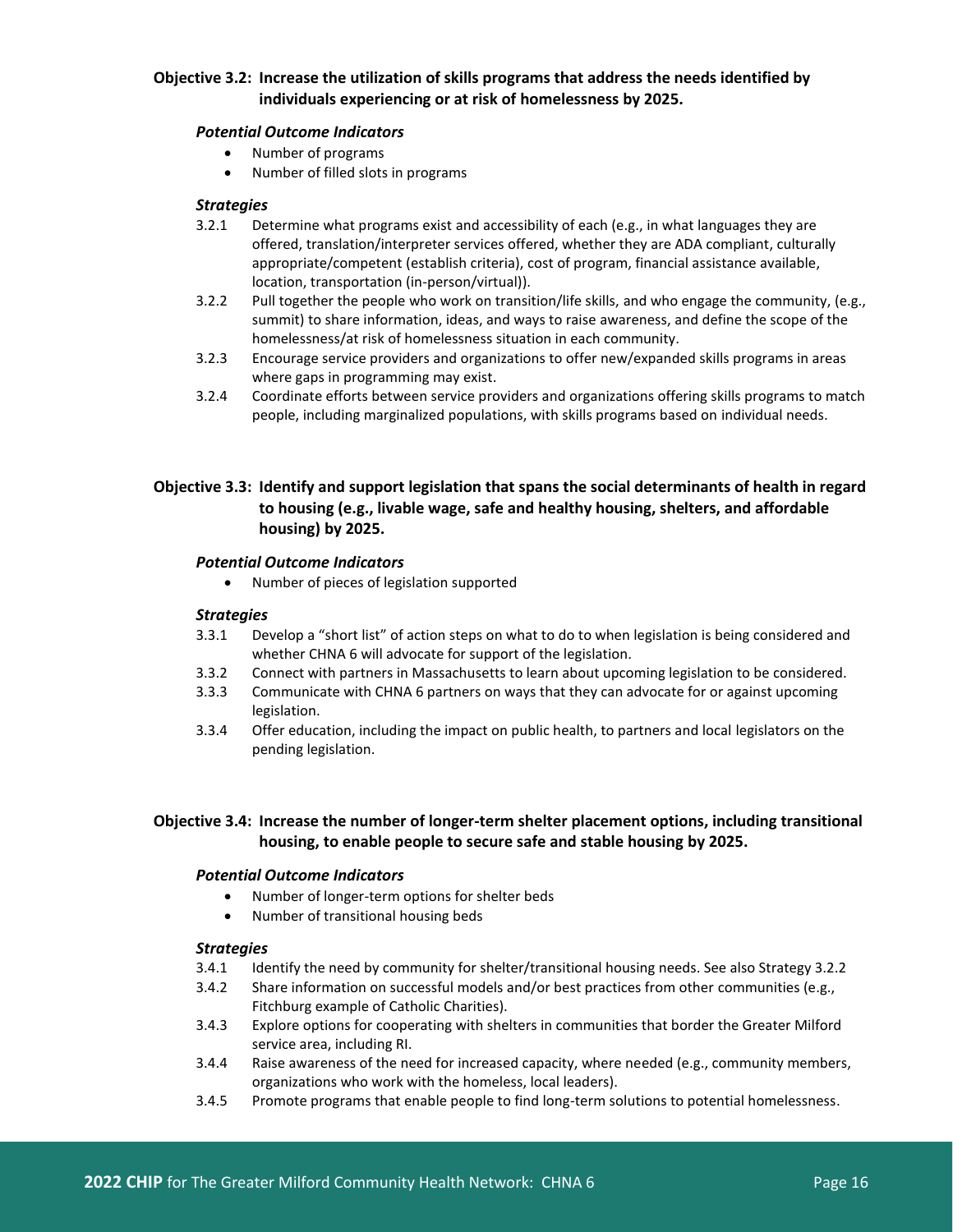# <span id="page-16-0"></span>Next Steps – Implementation Phase

The components included in this report represent the strategic framework for a data-informed, Community Health Improvement Plan. The members of the CHNA 6 coalition, CHIP workgroups, partners, stakeholders, and community residents, have finalized the CHIP and will develop a Year 1 Action Plan that includes: prioritized strategies and specific 1-year action steps, identified lead responsible parties and resources for each prioritized strategy. The implementation plan will include monitoring and evaluation processes and procedures to ensure that successes and challenges are captured on an annual basis. Working groups for each priority area, comprised of partners, stakeholders, and community participants, will be responsible for this annual process for updating the plan. A yearly CHIP progress report will illustrate performance, incorporate, new data, identify environmental changes, and will inform subsequent annual implementation planning.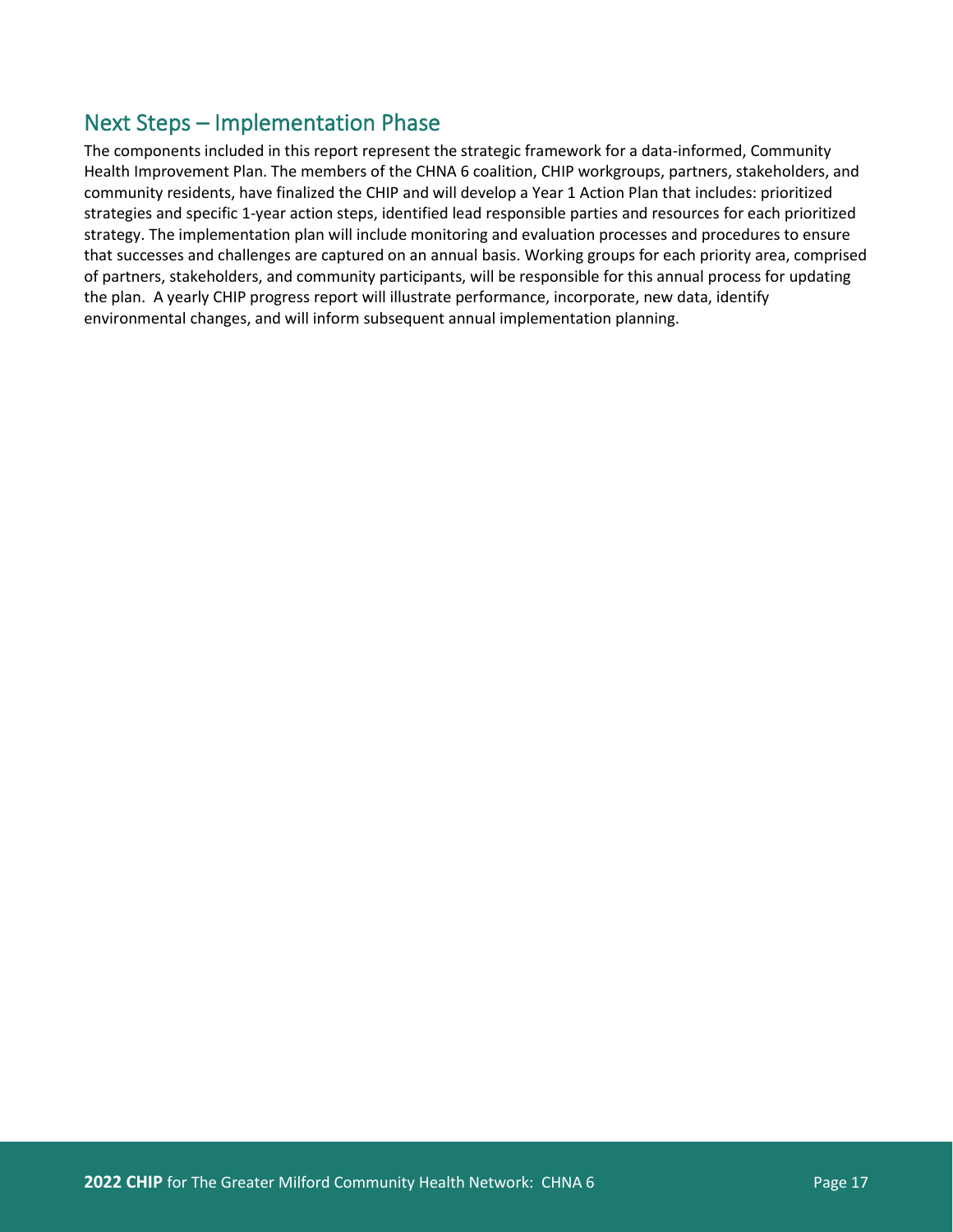# <span id="page-17-0"></span>Appendices

- Appendix A: CHIP Planning Participants
- Appendix B: CHNA 6 Steering Committee Members
- Appendix C: Planning Definitions
- Appendix D: Acronyms
- Appendix E: Potential Partners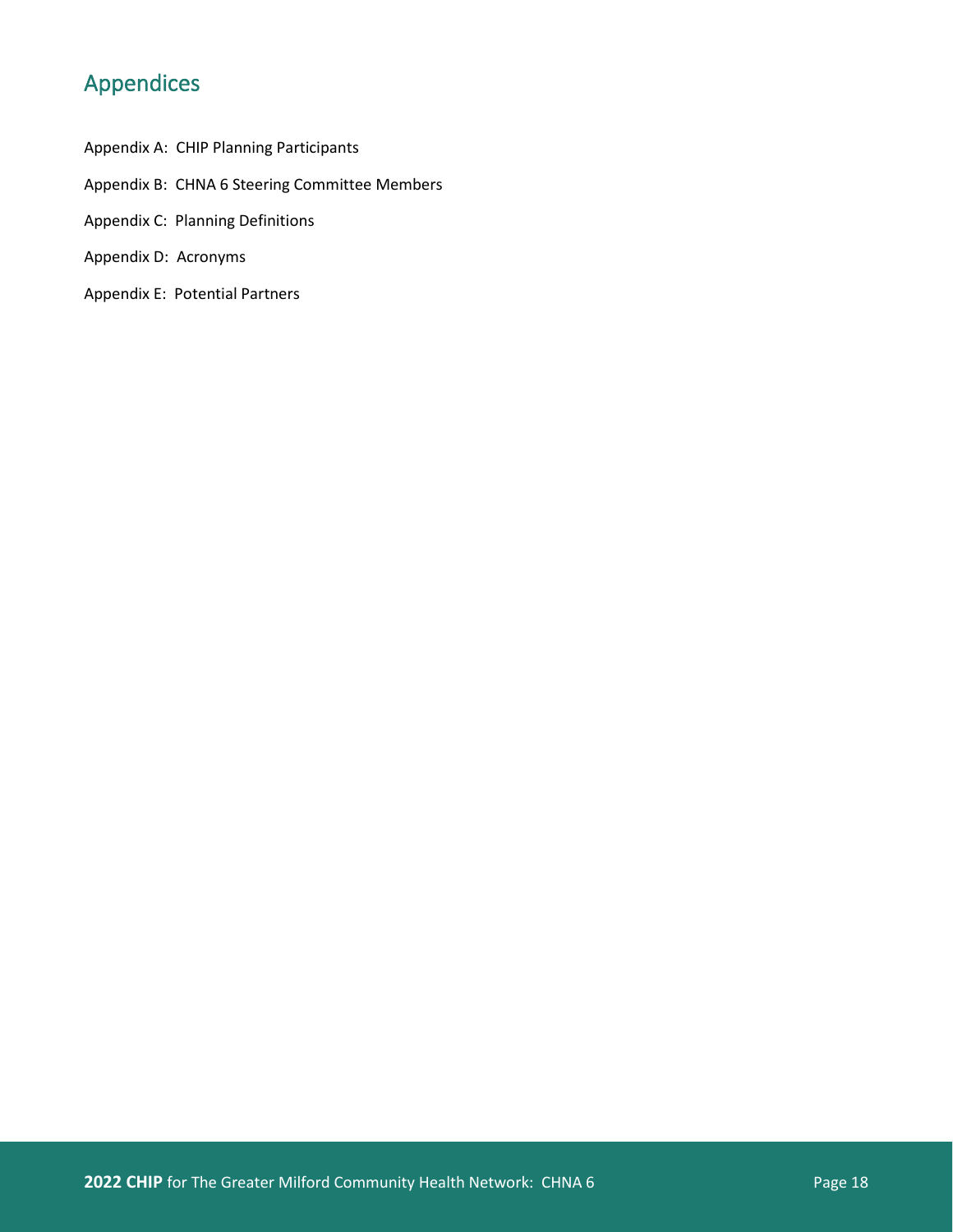# <span id="page-18-0"></span>**Appendix A: CHIP Planning Participants**

### **Priority Area 1: Mental Health & Substance Use (MHSU) Priority 2: Food Insecurity (FI) Priority 3: Homelessness (H)**

Kate Baker, MetroWest Health Foundation (H) Donna Boynton, Milford Regional Medical Center (FI) Kori Brousseau, New Hope, Inc. (FI) Sue Clark, Ruth Anne Bleakney Senior Center (H) Craig Consigli, Milford High School (H) Marcel Descheneaux, Riverside Community Counseling (MHSU) Rebecca Donham, MetroWest Health Foundation (MHSU) Sue Durkin, Loaves and Fishes Food Pantry (FI) Heather Elster, Whitin Community Center (MHSU) Debbie Froehlich, Complete VNA Rebecca Gallo, MetroWest Health Foundation (FI) Terri Graham, Bellingham Senior Center Maggie Gunderson, Franklin Senior Center (H) Alyssa Henry, Seven Hills Foundation Sara Humiston, Milford Family and Community Network (MHSU) Cathleen Liberty, Franklin Health Department Craig Maxim, Family Continuity (MHSU) Kayla Marinelli, Tri-Valley, Inc. (FI) Noriasha Adomako Mensah, Central Mass Tobacco-Free Community Partnership Kimberly Mu-Chow, New England Chapel (H) David Nefussy, Spectrum Health Systems Erin O'Brien, Worcester County Food Bank (FI) Leslie Reichert, The Cleaning Coach Candice Richardson, Edward M. Kennedy Community Health Center (MHSU) Alex Robtoy, Catholic Charities Worcester County (FI) Anna Spencer, Wayside Youth & Family Support Network (MHSU) Ryan Sherman, Medway Public Schools Daniel Stone, First United Methodist Church of Milford (H) Ana Maia Talma, Edward M. Kennedy Community Health Center (H) Hannah Tavares, Milford Board of Health (H) Lisa Trusas, Chris' Corner Recover Resource Center Jennifer Ward, Milford Youth Center (FI) Jacquelyn Woznicki, Tri-Valley, Inc.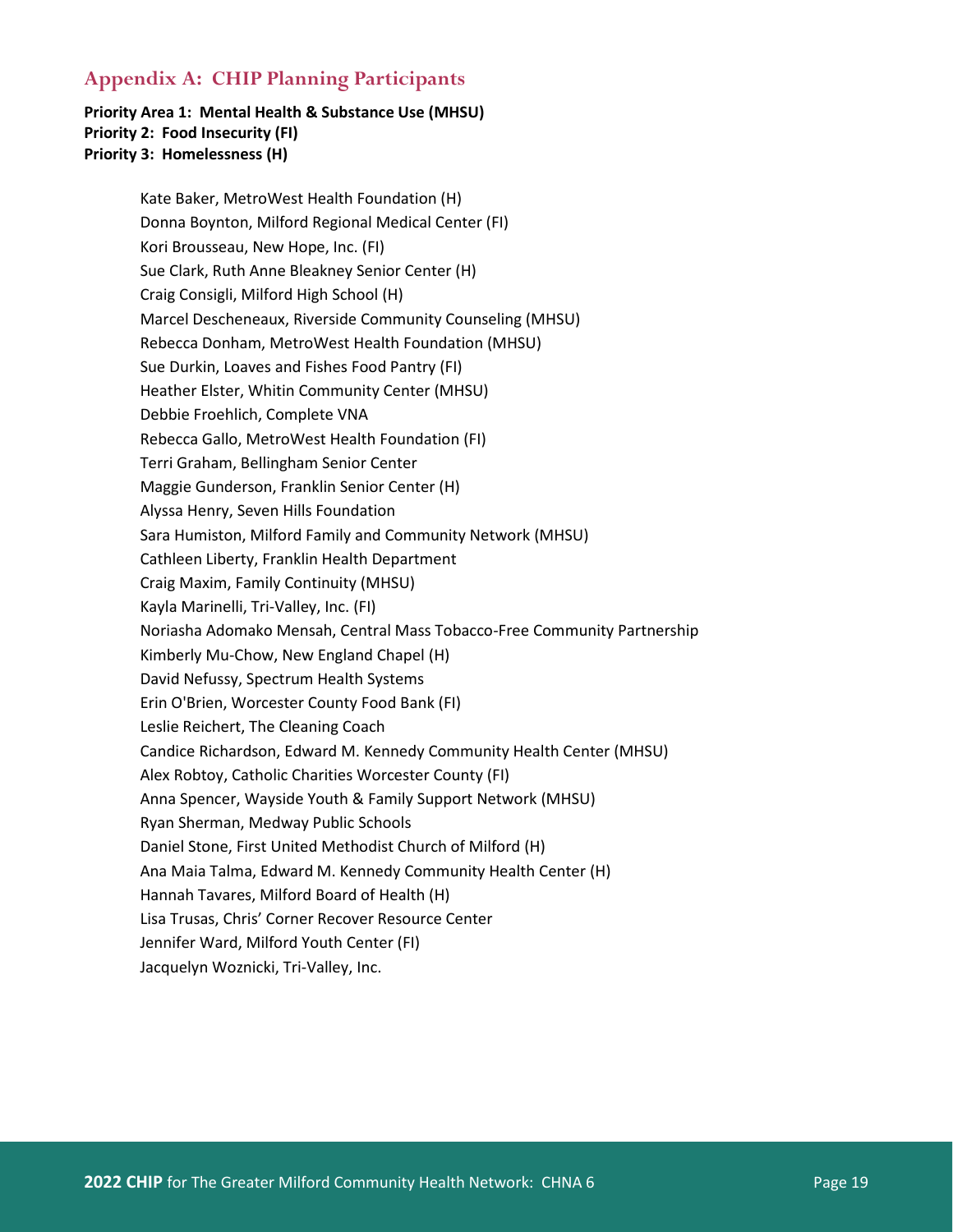### <span id="page-19-0"></span>**Appendix B: CHNA 6 Steering Committee Members**

**Vice-Chair:** Marcel Descheneaux, Riverside Community Care

Donna Boynton, Milford Regional Medical Center Susan Clark, Ruth Anne Bleakney Senior Center Craig Consilgi, Milford Public Schools Luisa Fundora, MA Department of Public Health Sara Humiston, Milford Family and Community Network Cathleen Liberty, Franklin Health Department Kimberly Mu-Chow, New England Chapel Candice Richardson, Edward M. Kennedy Community Health Center Ryan Sherman, Medway Public Schools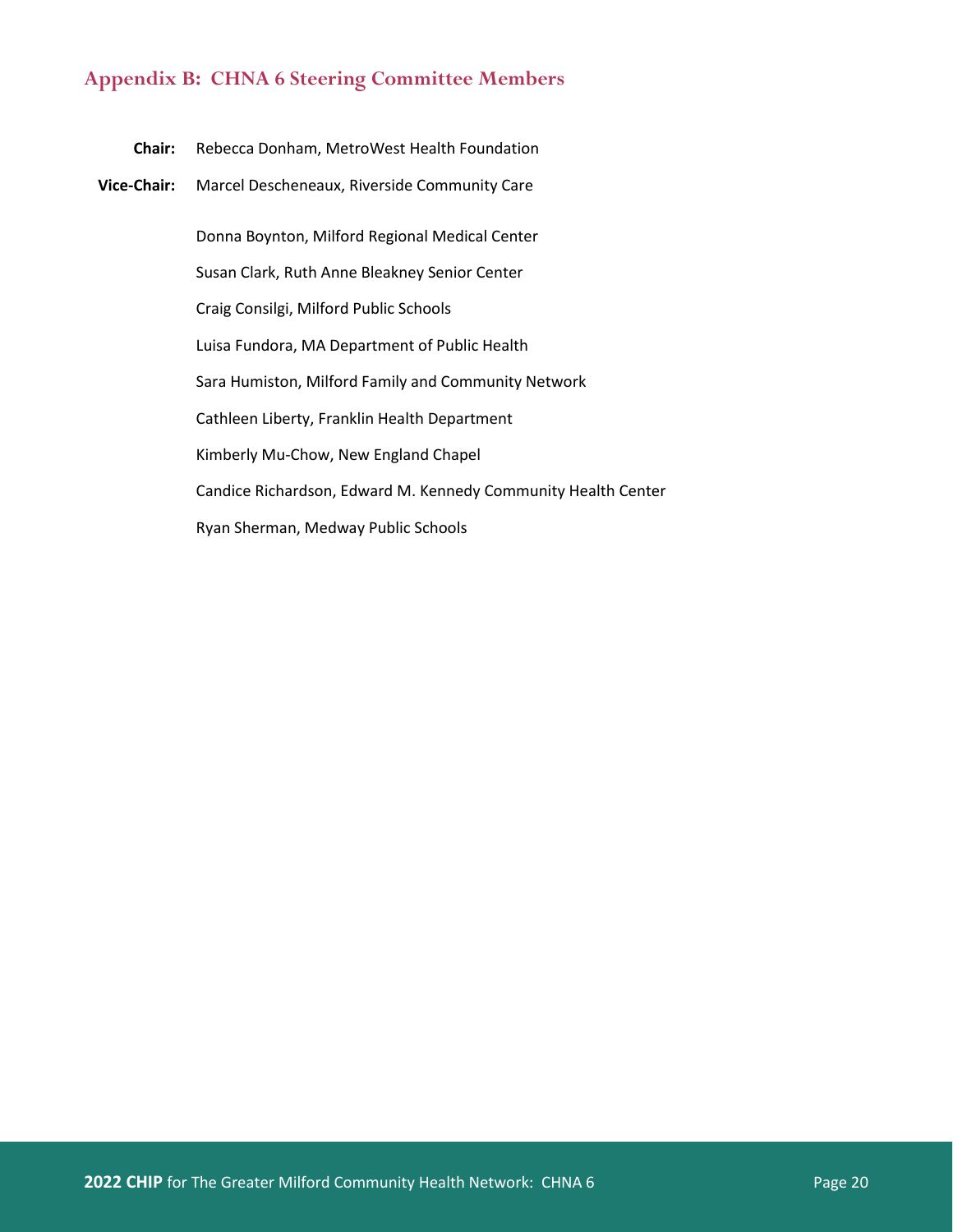# <span id="page-20-0"></span>**Appendix C: CHIP Planning Definitions**

| <b>Term</b>                         | <b>Definition/Description</b>                                                                                                                                                                                                             |
|-------------------------------------|-------------------------------------------------------------------------------------------------------------------------------------------------------------------------------------------------------------------------------------------|
| <b>Priority</b>                     | Key issues identified from an assessment that provide a focus for planning.                                                                                                                                                               |
| Goal                                | A goal is a broadly stated, non-measurable change in the priority area. It describes in broad<br>terms a desired outcome of the planning initiative.                                                                                      |
| <b>Objective</b>                    | Objectives articulate goal-related outcomes in specific and measurable terms. Objectives<br>state how much of what you hope to accomplish and by when. Objectives are SMART<br>(specific, measurable, achievable, relevant, time-phased). |
| <b>Outcome</b><br><b>Indicators</b> | Indicators are ways to track progress for each of the objectives. They describe the baseline<br>and target values for each objective based on data that are relevant and available.                                                       |
| <b>Strategies</b>                   | A strategy is a statement of HOW an objective will be achieved. It is less specific than action<br>steps but tries broadly to answer the question, "How can we get from where we are now to<br>where we want to be?"                      |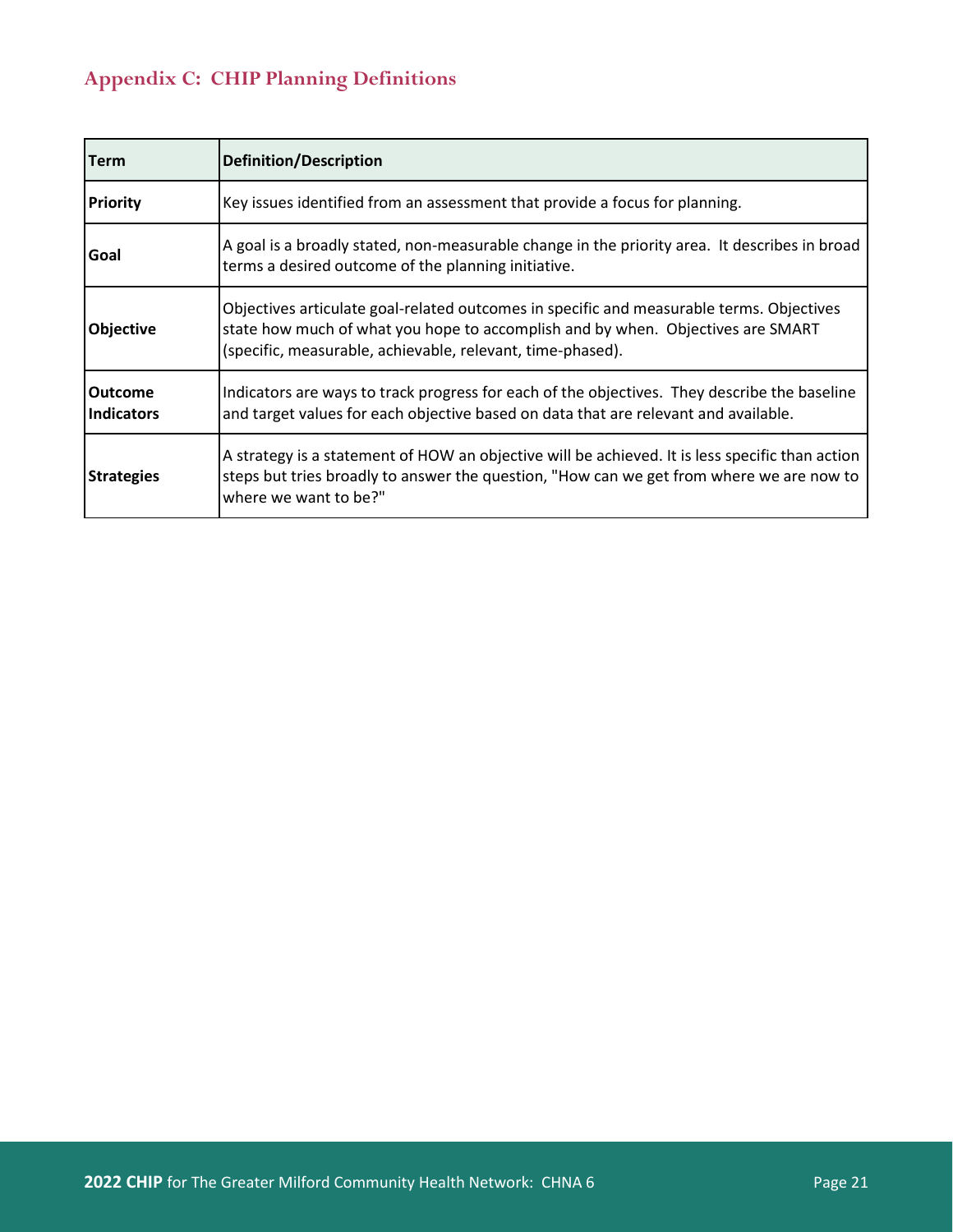# <span id="page-21-0"></span>**Appendix D: Acronyms**

| AA                | <b>Alcoholics Anonymous</b>                               |
|-------------------|-----------------------------------------------------------|
| ADA               | Americans with Disabilities Act of 1990                   |
| <b>BCBS</b>       | <b>Blue Cross Blue Shield</b>                             |
| <b>BRFSS</b>      | Behavioral Risk Factor Surveillance System                |
| <b>BSAS</b>       | <b>Bureau of Substance Addiction Services</b>             |
| <b>CHA</b>        | <b>Community Health Assessment</b>                        |
| <b>CHAPA</b>      | Citizens' Housing & Planning Association                  |
| <b>CHIP</b>       | Community Health Improvement Plan                         |
| CHNA.             | <b>Community Health Needs Assessment</b>                  |
| <b>CMHA</b>       | <b>Central Massachusetts Housing Alliance</b>             |
| <b>CMRPC</b>      | <b>Central Massachusetts Regional Planning Commission</b> |
| CNHA <sub>6</sub> | <b>Greater Milford Community Health Network</b>           |
| COVID-19          | Novel coronavirus pandemic                                |
| <b>DHCD</b>       | Department of Housing and Community Development           |
| <b>DPH</b>        | Department of Public Health                               |
| <b>EOHHS</b>      | <b>Executive Office of Health and Human Services</b>      |
| FI.               | Food Insecurity                                           |
| н                 | Homelessness                                              |
| <b>HRIA</b>       | Health Resources in Action, Inc.                          |
| MA                | Massachusetts                                             |
| <b>MAPP</b>       | Mobilization for Action through Planning and Partnerships |
| <b>MHSU</b>       | Mental Health & Substance Use                             |
| <b>NA</b>         | <b>Narcotics Anonymous</b>                                |
| NAMI              | <b>National Alliance on Mental Illness</b>                |
| <b>NOWA</b>       | No One Walks Alone                                        |
| <b>RCAP</b>       | <b>Rural Community Assistance Partnership</b>             |
| RI.               | Rhode Island                                              |
| <b>SBHC</b>       | <b>School-Based Health Centers</b>                        |
| SIP               | Strategic implementation plan                             |
| <b>SMART</b>      | Specific, measurable, achievable, Relevant, time-phased   |
| SMOC              | South Middlesex Opportunity Council                       |
| <b>SNAP</b>       | Supplemental Nutrition Assistance Program                 |
| SUD/MH            | Substance Use Disorder/Mental Health                      |
| <b>WIC</b>        | Women, Infants and Children's Program                     |
| <b>YMCA</b>       | Young Men's Christian Association                         |
|                   |                                                           |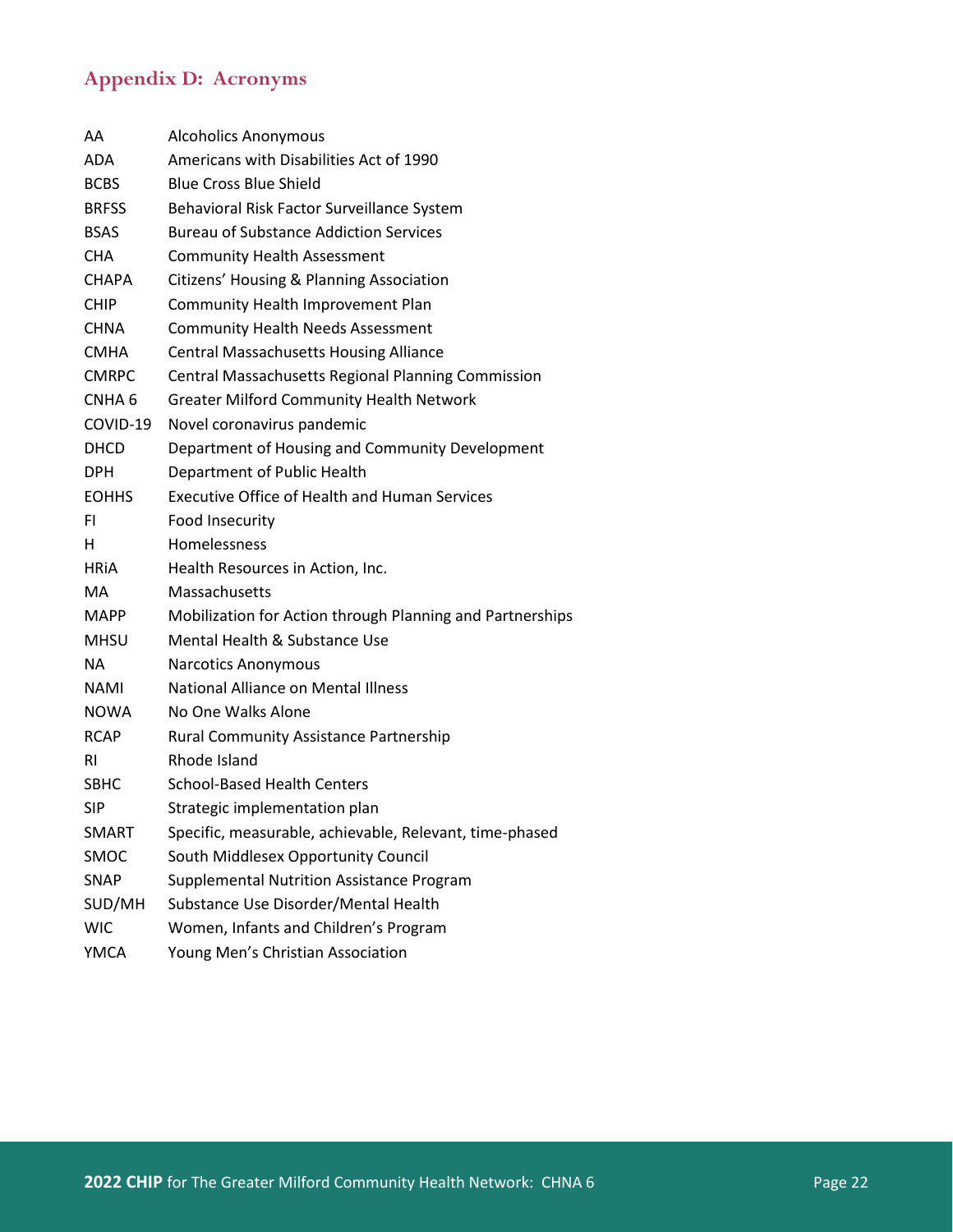# <span id="page-22-0"></span>**Appendix E: Potential Partners Across Objectives**

|                                                                      | <b>Objectives</b> |           |           |           |           |           |           |           |           |           |     |     |
|----------------------------------------------------------------------|-------------------|-----------|-----------|-----------|-----------|-----------|-----------|-----------|-----------|-----------|-----|-----|
| <b>Potential Partners</b>                                            | $1.1$             | 1.2       | 1.3       | 2.1       | 2.2       | 2.3       | 2.4       | 2.5       | 3.1       | 3.2       | 3.3 | 3.4 |
| <b>Activists</b>                                                     |                   |           |           |           |           |           |           |           |           |           |     |     |
| Adult Education Program Providers (low-cost)                         |                   |           |           |           |           |           |           |           |           | $\bullet$ |     |     |
| Advocates, Inc.                                                      | $\bullet$         |           |           |           |           |           |           |           |           |           |     |     |
| Alcoholics Anonymous (AA)                                            | Ċ                 |           |           |           |           |           |           |           |           |           |     |     |
| <b>Animal Shelters</b>                                               |                   |           |           |           |           |           | $\bullet$ |           |           |           |     |     |
| <b>Assisted Living Facilities</b>                                    |                   |           |           |           | $\bullet$ |           |           |           |           |           |     |     |
| Association for Behavioral Healthcare                                |                   |           |           |           |           |           |           |           |           |           |     |     |
| Attleborough Area Interfaith Collaborative                           |                   |           |           |           |           |           |           |           |           |           |     |     |
| <b>Banks (Financial Literacy Programs)</b>                           |                   |           |           |           |           |           |           | $\bullet$ |           |           |     |     |
| Before and After School Programs                                     |                   |           |           |           |           |           |           |           |           |           |     |     |
| <b>Beginning Bridges</b>                                             |                   |           |           |           |           |           |           |           |           |           |     |     |
| <b>Behavioral Health Partners of MetroWest</b>                       | Ō                 | $\bullet$ |           |           |           |           |           |           |           |           |     |     |
| <b>Blackstone Valley Connector</b>                                   |                   |           |           |           |           |           |           |           | $\bullet$ |           |     |     |
| <b>Blackstone Valley Emergency Shelter</b>                           |                   |           |           |           |           |           |           |           |           |           |     |     |
| <b>Boards of Health</b>                                              | $\bullet$         |           |           |           |           | $\bullet$ |           |           | $\bullet$ |           |     |     |
| Boards of Health/Public Health Inspectors                            |                   |           |           |           |           |           |           |           |           |           |     |     |
| <b>Bureau of Substance Addiction Services (BSAS)</b>                 |                   | $\bullet$ |           |           |           |           |           |           |           |           |     |     |
| Career Readiness Programs in Public Schools                          | $\bullet$         |           |           |           |           |           |           |           |           |           |     |     |
| <b>Case Managers</b>                                                 |                   |           |           |           |           |           |           |           |           |           |     |     |
| <b>Catholic Charities</b>                                            |                   |           |           |           |           | ٠         |           |           | ٠         |           |     |     |
| Celebrate Recovery                                                   | $\bullet$         |           |           |           |           |           |           |           |           |           |     |     |
| <b>Central Massachusetts Housing Alliance</b>                        |                   |           |           |           |           |           |           |           |           |           |     |     |
| (CMHA)                                                               |                   |           |           |           |           |           |           |           |           |           |     |     |
| Central Massachusetts Regional Planning<br><b>Commission (CMRPC)</b> |                   |           |           |           |           |           |           |           |           |           |     |     |
| <b>Chambers of Commerce</b>                                          |                   | $\bullet$ | $\bullet$ |           |           |           |           |           | $\bullet$ |           |     |     |
| <b>Childcare Providers</b>                                           |                   |           | $\bullet$ |           | $\bullet$ | $\bullet$ | $\bullet$ |           | $\bullet$ |           |     |     |
| <b>CHNAs</b>                                                         |                   | O         |           |           |           |           |           | O         | $\bullet$ |           |     |     |
| Chris' Corner                                                        | Ċ                 |           |           |           |           |           |           | Ċ         |           |           |     |     |
| Citizens Housing and Planning Association<br>(CHAPA)                 |                   |           |           |           |           |           |           |           |           |           |     |     |
| <b>College and University Students</b>                               |                   |           | $\bullet$ |           |           |           |           |           | $\bullet$ |           |     |     |
| <b>Colleges and Universities</b>                                     | $\bullet$         |           |           |           | $\bullet$ |           |           |           |           |           |     |     |
| Commonwealth Corporation                                             |                   |           |           |           |           |           |           |           |           | $\bullet$ |     |     |
| <b>Community Based Organizations (CBOs)</b>                          |                   |           |           | $\bullet$ | $\bullet$ |           | $\bullet$ |           |           | $\bullet$ |     |     |
| <b>Community Centers</b>                                             |                   |           |           |           |           | $\bullet$ |           |           |           |           |     |     |
| <b>Community Disability Coordinators</b>                             |                   |           |           |           |           |           |           |           |           | $\bullet$ |     |     |
| <b>Community Harvest Project</b>                                     |                   |           |           | $\bullet$ | $\bullet$ | $\bullet$ | $\bullet$ | $\bullet$ |           |           |     |     |
| <b>Community Health Centers</b>                                      | $\bullet$         |           | $\bullet$ | $\bullet$ |           |           |           | $\bullet$ |           | $\bullet$ |     |     |
| Community Health Workers (CHW's)                                     |                   |           |           | $\bullet$ |           |           |           |           |           |           |     |     |
| Community Impact                                                     | $\bullet$         | $\bullet$ |           | $\bullet$ |           |           |           |           | $\bullet$ | $\bullet$ |     |     |
| <b>Community Leaders</b>                                             |                   |           | $\bullet$ |           |           |           |           |           |           |           |     |     |
| <b>Community Meal Organizers</b>                                     |                   |           |           | $\bullet$ | $\bullet$ | $\bullet$ | $\bullet$ | $\bullet$ |           |           |     |     |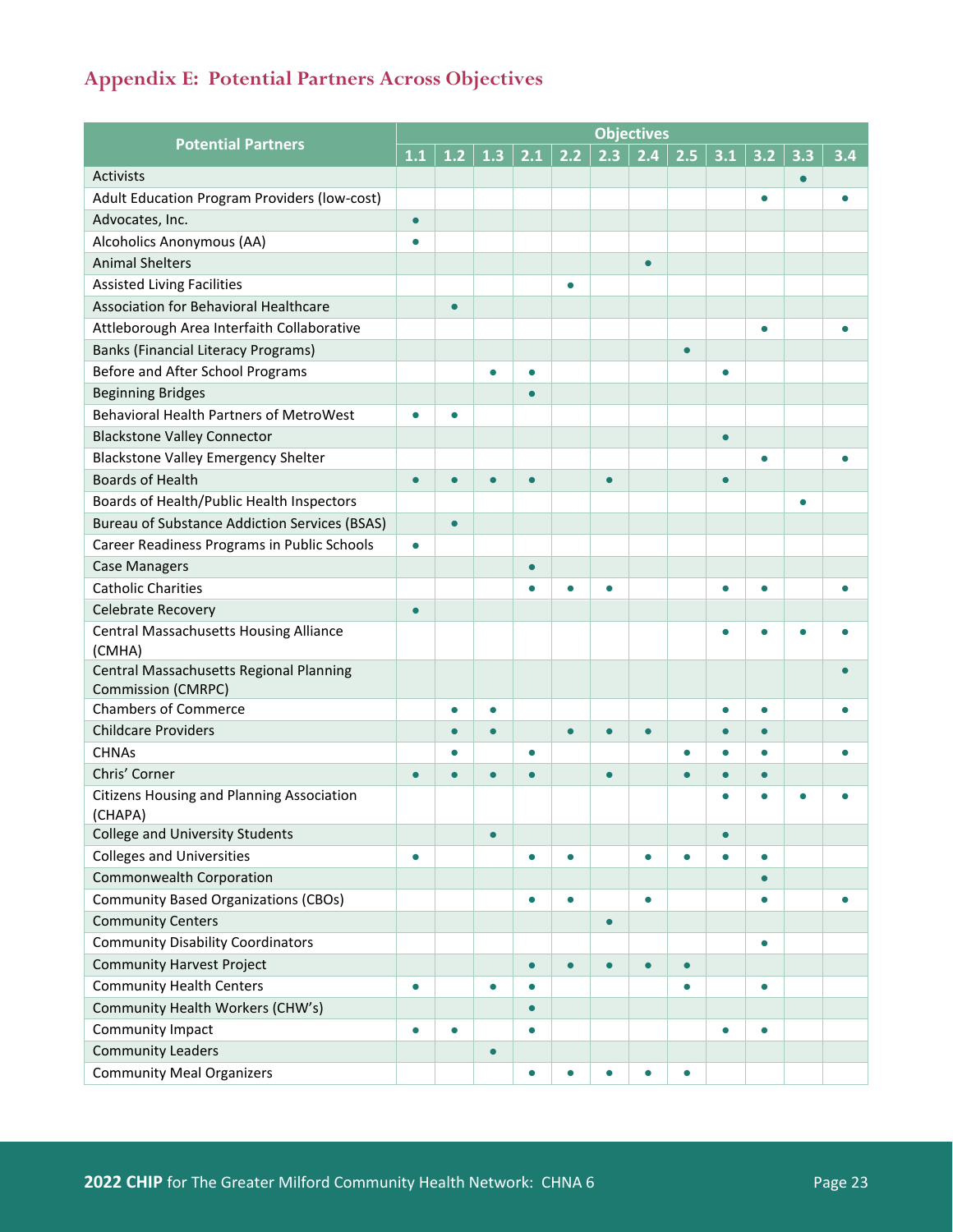|                                                                                                                     |           | <b>Objectives</b> |           |           |           |           |     |           |           |           |           |           |
|---------------------------------------------------------------------------------------------------------------------|-----------|-------------------|-----------|-----------|-----------|-----------|-----|-----------|-----------|-----------|-----------|-----------|
| <b>Potential Partners</b>                                                                                           | 1.1       | 1.2               | 1.3       | 2.1       | 2.2       | 2.3       | 2.4 | 2.5       | 3.1       | 3.2       | 3.3       | 3.4       |
| Community Service Organizations (e.g.,<br>Knights of Columbus, Franklin Elks, Bellingham<br>Women of Today)         |           |                   |           |           |           |           |     |           |           |           |           |           |
| <b>Continuing Ed Programs</b>                                                                                       |           |                   |           | C         |           |           |     |           |           |           |           |           |
| <b>Cooking Matters</b>                                                                                              |           |                   |           |           |           |           |     | $\bullet$ |           |           |           |           |
| Criterion                                                                                                           |           |                   |           | $\bullet$ |           |           |     |           |           |           |           |           |
| <b>Daycare Facilities</b>                                                                                           |           |                   |           |           |           |           |     | $\bullet$ |           |           |           |           |
| Department of Housing and Community<br>Development (DHCD)                                                           |           |                   |           |           |           |           |     |           |           |           |           |           |
| Edward M. Kennedy Community Health<br>Center                                                                        | ٠         |                   |           |           |           |           |     |           |           |           |           |           |
| <b>Elder Services</b>                                                                                               |           |                   |           |           | $\bullet$ |           |     |           |           |           |           |           |
| Executive Office of Health and Human Services<br>(EOHHS) - State Awareness Campaigns -<br>Behavioral Health Roadmap |           |                   |           |           |           |           |     |           |           |           |           |           |
| Existing Public Organizations (e.g., PTO's)                                                                         |           |                   |           |           |           |           |     |           |           |           |           |           |
| <b>Faith-Based Organizations</b>                                                                                    | $\bullet$ | $\bullet$         |           | г         | ٠         | ė         |     |           | $\bullet$ |           |           |           |
| <b>Family Continuity</b>                                                                                            | $\bullet$ |                   |           |           |           |           |     |           | $\bullet$ |           |           |           |
| Family Resource Center (Milford, others)                                                                            |           |                   |           |           |           |           |     |           |           |           |           |           |
| Farmer's Market vendors                                                                                             |           |                   |           | $\bullet$ |           |           |     |           |           |           |           |           |
| <b>First Responders</b>                                                                                             |           |                   |           | c         |           | $\bullet$ |     |           | ٠         |           |           |           |
| <b>Food Banks</b>                                                                                                   |           |                   |           |           |           |           |     |           |           |           |           |           |
| <b>Food Pantries</b>                                                                                                |           |                   |           | г         |           | ō         |     |           |           |           |           |           |
| <b>Food Rescue Organizations</b>                                                                                    |           |                   |           |           | $\bullet$ |           |     |           |           |           |           |           |
| <b>Food Service Providers</b>                                                                                       |           |                   |           |           |           |           |     |           |           |           |           |           |
| Food Service Providers (food pantries and<br>food rescues)                                                          |           |                   |           |           |           |           |     |           |           |           |           |           |
| <b>Grafton Job Corps</b>                                                                                            |           |                   |           |           | $\bullet$ |           | ∙   | $\bullet$ |           |           |           |           |
| Grocery Stores and other Food Retailers (e.g.,<br>Wal-Mart, Target, convenience stores)                             |           |                   |           | О         |           |           |     |           |           |           |           |           |
| <b>Habitat for Humanity</b>                                                                                         |           |                   |           |           |           |           |     |           |           |           |           |           |
| Hairdressers                                                                                                        |           |                   |           |           |           |           |     |           |           |           |           |           |
| <b>Head Start</b>                                                                                                   |           |                   |           |           |           |           |     |           |           |           |           |           |
| Health Care Providers (including Primary Care<br>Providers & Pediatricians)                                         | $\bullet$ | $\bullet$         |           | $\bullet$ |           |           |     |           |           |           | $\bullet$ |           |
| <b>Healthy Families</b>                                                                                             |           |                   |           | $\bullet$ |           |           |     |           |           |           |           |           |
| Hockomock YMCA                                                                                                      |           |                   |           |           |           |           |     |           | $\bullet$ |           |           |           |
| Hospitals                                                                                                           | $\bullet$ |                   |           | $\bullet$ |           |           |     |           |           | $\bullet$ |           |           |
| Hotel Grace in Worcester                                                                                            |           |                   |           |           |           |           |     |           |           |           |           |           |
| Hotels                                                                                                              |           |                   |           |           |           |           |     | $\bullet$ | $\bullet$ |           |           |           |
| Housing Authorities and Organizations                                                                               |           |                   |           |           | $\bullet$ |           |     |           | $\bullet$ |           |           | $\bullet$ |
| Job Search Organizations                                                                                            |           |                   |           |           |           |           |     |           |           |           |           |           |
| Justice System                                                                                                      |           |                   |           |           |           |           |     |           |           |           |           |           |
| Law Enforcement / Police Departments                                                                                | $\bullet$ |                   | $\bullet$ |           | $\bullet$ | $\bullet$ |     |           |           |           |           |           |
| Learn to Cope                                                                                                       |           |                   |           |           |           |           |     |           |           |           |           |           |
| Libraries                                                                                                           |           | $\bullet$         |           | $\bullet$ |           |           |     |           | $\bullet$ |           |           |           |
| Lobbyists                                                                                                           |           |                   |           |           |           |           |     |           |           |           | $\bullet$ |           |
| Local Affordable Housing Trusts                                                                                     |           |                   |           |           |           |           |     |           | $\bullet$ |           | ō         |           |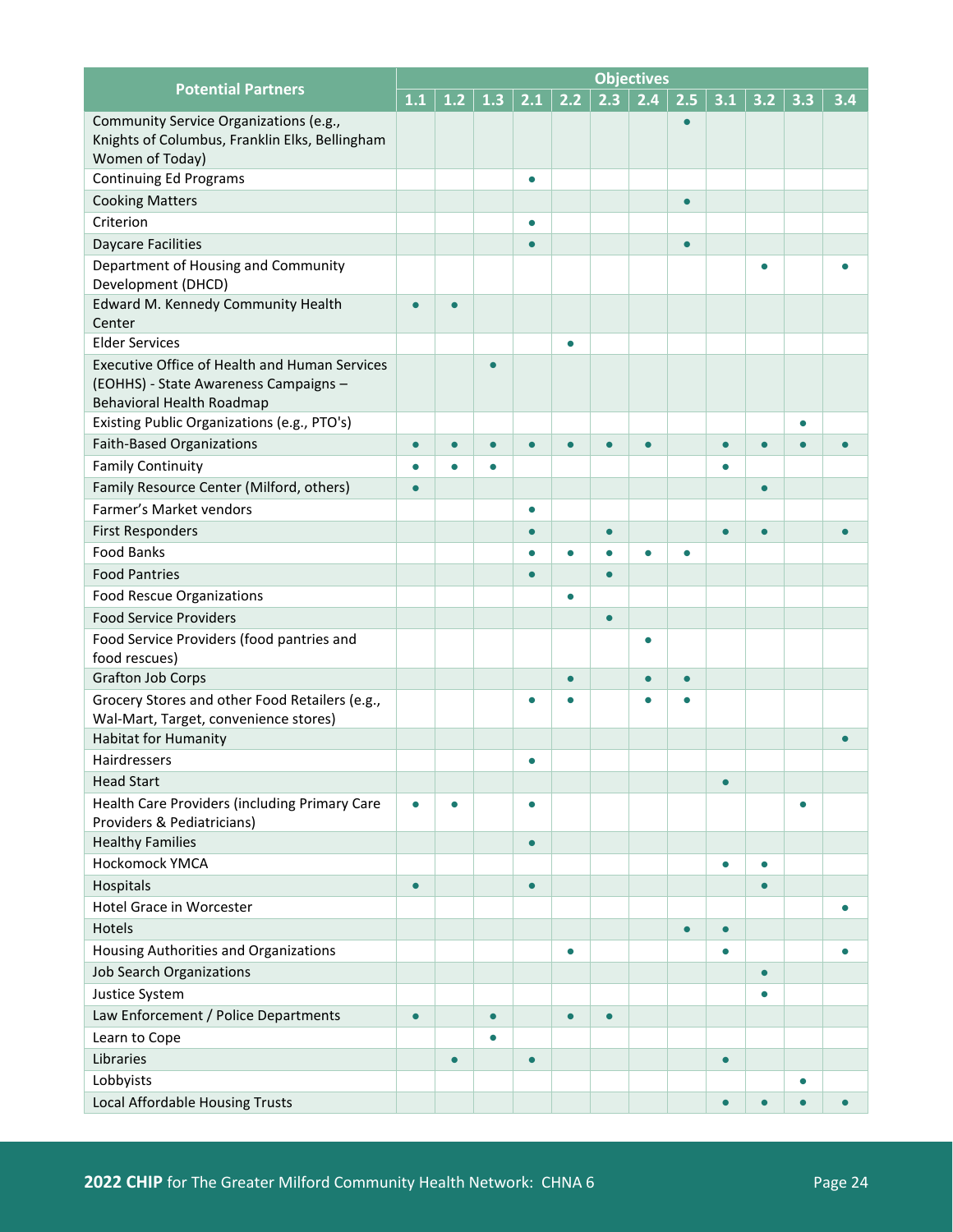| <b>Potential Partners</b>                                                                                                                      | <b>Objectives</b> |           |           |           |           |           |     |           |           |           |           |     |
|------------------------------------------------------------------------------------------------------------------------------------------------|-------------------|-----------|-----------|-----------|-----------|-----------|-----|-----------|-----------|-----------|-----------|-----|
|                                                                                                                                                | 1.1               | $1.2$     | 1.3       | 2.1       | 2.2       | 2.3       | 2.4 | 2.5       | 3.1       | 3.2       | 3.3       | 3.4 |
| <b>Local Businesses</b>                                                                                                                        |                   | $\bullet$ |           |           |           |           |     |           |           |           |           |     |
| <b>Local Coalitions</b>                                                                                                                        |                   |           |           |           |           |           |     |           |           |           |           |     |
| <b>Local Farmer's Markets</b>                                                                                                                  |                   |           |           |           | $\bullet$ |           |     |           |           |           |           |     |
| <b>Local Farms</b>                                                                                                                             |                   |           |           |           | $\bullet$ |           |     | $\bullet$ |           |           |           |     |
| Local Large Businesses - Avecia, Target,<br>Amazon, Consigli, Caterpillar, Mien, bigger<br>banks, bigger insurance companies,<br>manufacturers |                   |           |           |           |           |           |     |           |           |           |           |     |
| MA Coalition for Suicide Prevention                                                                                                            |                   | $\bullet$ |           |           |           |           |     |           |           |           |           |     |
| MA Housing and Shelter Alliance                                                                                                                |                   |           |           |           |           |           |     |           |           |           | $\bullet$ |     |
| <b>MA Housing Partnership</b>                                                                                                                  |                   |           |           |           |           |           |     |           |           |           |           |     |
| MassHealth                                                                                                                                     |                   | $\bullet$ |           |           |           |           |     |           |           |           |           |     |
| MassHire                                                                                                                                       |                   |           |           |           |           |           |     | $\bullet$ |           | $\bullet$ |           |     |
| Media (Cable, Radio, Newspapers)                                                                                                               |                   | $\bullet$ |           |           |           |           |     |           |           |           |           |     |
| <b>MetroWest Health Foundation</b>                                                                                                             | $\bullet$         |           |           |           |           |           |     |           |           |           |           |     |
| MetroWest Hunger Group and other<br>collaboratives                                                                                             |                   |           |           | ٥         |           |           |     |           |           |           |           |     |
| Milford Regional Medical Center                                                                                                                |                   |           | $\bullet$ |           |           |           |     | $\bullet$ |           |           |           |     |
| Milford Youth Center                                                                                                                           |                   |           |           |           |           |           |     |           |           |           |           |     |
| <b>Municipal Departments</b>                                                                                                                   |                   |           |           |           | $\bullet$ |           |     |           |           |           |           |     |
| <b>Municipal Human Resources</b>                                                                                                               |                   |           |           |           |           |           |     |           |           |           |           |     |
| <b>Municipal Leaders</b>                                                                                                                       | Ċ                 |           |           |           |           |           |     |           |           |           |           |     |
| Local Leaders, Local Governing Bodies                                                                                                          |                   |           |           |           |           |           |     |           |           |           |           |     |
| Narcotics Anonymous (NA)                                                                                                                       | $\bullet$         |           |           |           |           |           |     |           |           |           |           |     |
| National Alliance on Mental Illness (NAMI)                                                                                                     |                   | $\bullet$ |           |           |           |           |     |           |           |           |           |     |
| Network of Care                                                                                                                                | $\bullet$         |           |           |           |           |           |     |           |           |           |           |     |
| New Hope                                                                                                                                       |                   |           |           |           |           |           |     |           |           |           |           |     |
| No One Walks Alone (NOWA) Recovery<br><b>Support Center</b>                                                                                    |                   |           |           |           |           |           |     |           |           |           |           |     |
| Nutritionists                                                                                                                                  |                   |           |           |           |           |           |     | $\bullet$ |           |           |           |     |
| Open Sky Community Service                                                                                                                     |                   |           |           |           |           |           |     |           |           |           |           |     |
| Organizations Related to Homelessness                                                                                                          |                   |           |           |           |           |           |     |           |           |           |           |     |
| Organizations who advocate for Livable-Wage                                                                                                    |                   |           |           |           |           |           |     |           |           |           |           |     |
| Organizations who work with Food Insecurity                                                                                                    |                   |           |           |           |           |           |     |           | $\bullet$ |           |           |     |
| Pathways to a Better Life Shelter                                                                                                              |                   |           |           |           |           |           |     |           |           | $\bullet$ |           |     |
| Potential State-level partners                                                                                                                 |                   |           |           |           |           |           |     |           |           |           |           | ä   |
| Project Bread                                                                                                                                  |                   |           |           | ۰         | $\bullet$ | $\bullet$ |     | $\bullet$ |           |           |           |     |
| <b>Property Owners &amp; Managers</b>                                                                                                          |                   |           |           |           |           |           |     |           |           |           | $\bullet$ |     |
| Realtors                                                                                                                                       |                   |           |           |           |           |           |     |           |           |           |           |     |
| <b>Regional Transit Authorities</b>                                                                                                            |                   |           |           |           |           |           |     |           |           | $\bullet$ |           |     |
| <b>Regional Transportation Programs/Services</b>                                                                                               |                   |           |           |           | $\bullet$ |           |     |           |           |           |           |     |
| Restaurants                                                                                                                                    |                   |           |           | $\bullet$ |           |           |     | $\bullet$ |           |           |           |     |
| Restaurants, fast food, cafes                                                                                                                  |                   |           |           |           | $\bullet$ |           |     |           |           |           |           |     |
| Ride Share Services (Uber, Lift, DoorDash)                                                                                                     |                   |           |           |           | $\bullet$ |           |     |           |           |           |           |     |
| Riverside                                                                                                                                      | $\bullet$         |           |           |           |           |           |     |           |           |           |           |     |
| Rural Community Assistance Partnership<br>(RCAP)                                                                                               |                   |           |           |           |           |           |     |           |           |           |           |     |
| Saint Vincent DePaul                                                                                                                           |                   |           |           |           |           |           |     |           | $\bullet$ |           |           |     |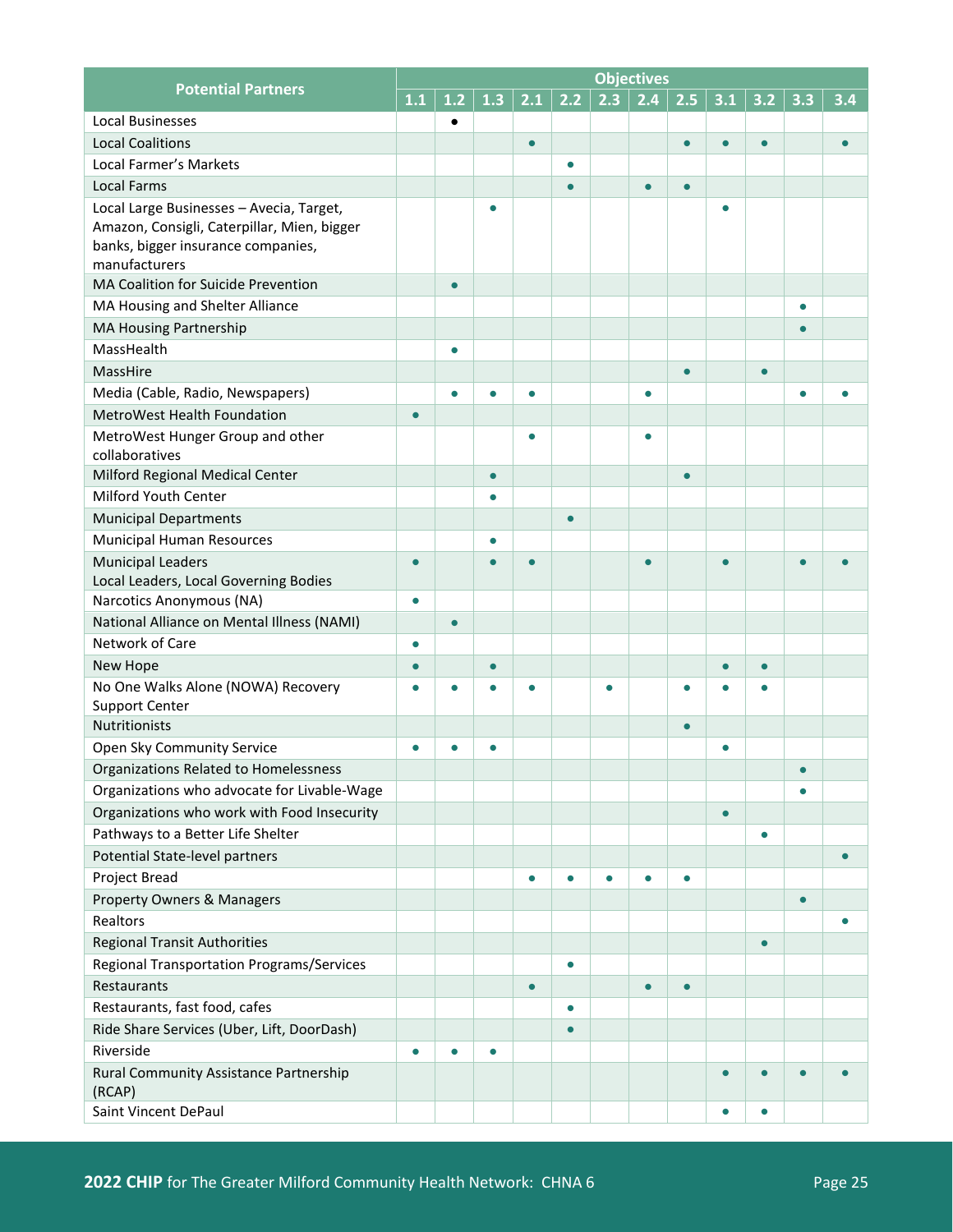| <b>Potential Partners</b>                  |           | <b>Objectives</b> |           |             |           |           |     |           |           |           |           |     |
|--------------------------------------------|-----------|-------------------|-----------|-------------|-----------|-----------|-----|-----------|-----------|-----------|-----------|-----|
|                                            | 1.1       | 1.2               |           | $1.3$   2.1 | 2.2       | 2.3       | 2.4 | 2.5       | 3.1       | 3.2       | 3.3       | 3.4 |
| <b>Salvation Army</b>                      |           |                   |           |             |           |           |     |           |           |           |           |     |
| School-Based Health Centers (SBHC)         |           |                   |           | $\bullet$   |           |           |     |           |           |           |           |     |
| Schools: PreK-12                           | Ċ         |                   |           |             | $\bullet$ | $\bullet$ |     |           | $\bullet$ |           |           |     |
| <b>Senior Centers</b>                      |           |                   |           |             | $\bullet$ | $\bullet$ |     | ۰         | $\bullet$ |           |           |     |
| <b>Shelters</b>                            |           |                   |           |             |           |           |     |           | $\bullet$ |           |           |     |
| Social Media Networks                      |           |                   |           |             |           |           |     |           |           |           |           |     |
| Social Media Pages for Towns               |           |                   |           | ٠           |           |           |     |           |           |           |           |     |
| <b>Social Workers</b>                      | $\bullet$ |                   |           |             |           | $\bullet$ |     |           |           |           |           |     |
| South Middlesex Opportunity Council (SMOC) |           |                   |           |             |           |           |     |           | $\bullet$ |           |           |     |
| Spectrum                                   |           |                   | $\bullet$ |             |           |           |     |           |           |           |           |     |
| <b>State Department of Public Health</b>   | ċ         |                   |           |             |           |           |     |           |           |           |           |     |
| <b>State Elected Officials</b>             |           |                   | $\bullet$ |             |           |           |     |           | $\bullet$ |           | $\bullet$ |     |
| <b>Substance Use Coalitions</b>            |           | $\bullet$         |           |             |           |           |     |           |           |           |           |     |
| <b>Transportation Services</b>             |           |                   |           |             |           |           |     |           |           | ٠         |           |     |
| Tri Valley Inc                             |           |                   |           | г           | $\bullet$ | $\bullet$ |     | $\bullet$ | $\bullet$ |           |           |     |
| United Way                                 |           |                   |           |             | $\bullet$ |           |     | $\bullet$ |           |           |           |     |
| <b>Urgent Care Facilities</b>              |           |                   |           |             |           |           |     |           |           |           |           |     |
| Veteran's Agencies and Groups              |           |                   |           |             |           |           |     |           |           |           |           |     |
| <b>Veterans' Service Officers</b>          |           |                   |           |             |           |           |     |           |           |           | $\bullet$ |     |
| <b>Vocational Programs</b>                 |           |                   |           |             |           |           |     |           |           | $\bullet$ |           |     |
| <b>Vocational Technical Schools</b>        |           |                   |           |             |           |           |     | $\bullet$ |           |           |           |     |
| Wayside Youth and Family Support Network   | $\bullet$ |                   | $\bullet$ |             |           |           |     |           |           |           |           |     |
| Whitin Community Center                    |           |                   |           |             | $\bullet$ |           |     | $\bullet$ |           |           |           |     |
| <b>WIC</b>                                 |           |                   |           | $\bullet$   | $\bullet$ | $\bullet$ |     |           |           |           |           |     |
| <b>Worcester Community Action Council</b>  |           |                   |           |             |           | $\bullet$ |     |           |           | $\bullet$ | ä         |     |
| <b>YMCA</b>                                |           |                   |           |             | $\bullet$ |           |     |           |           |           |           |     |
| YOU Inc                                    | $\bullet$ | $\bullet$         | $\bullet$ |             |           |           |     |           |           |           |           |     |
| <b>Youth Centers</b>                       |           |                   |           |             | $\bullet$ |           |     | $\bullet$ |           |           |           |     |
| <b>Zoning Departments</b>                  |           |                   |           |             |           |           |     |           |           |           |           |     |